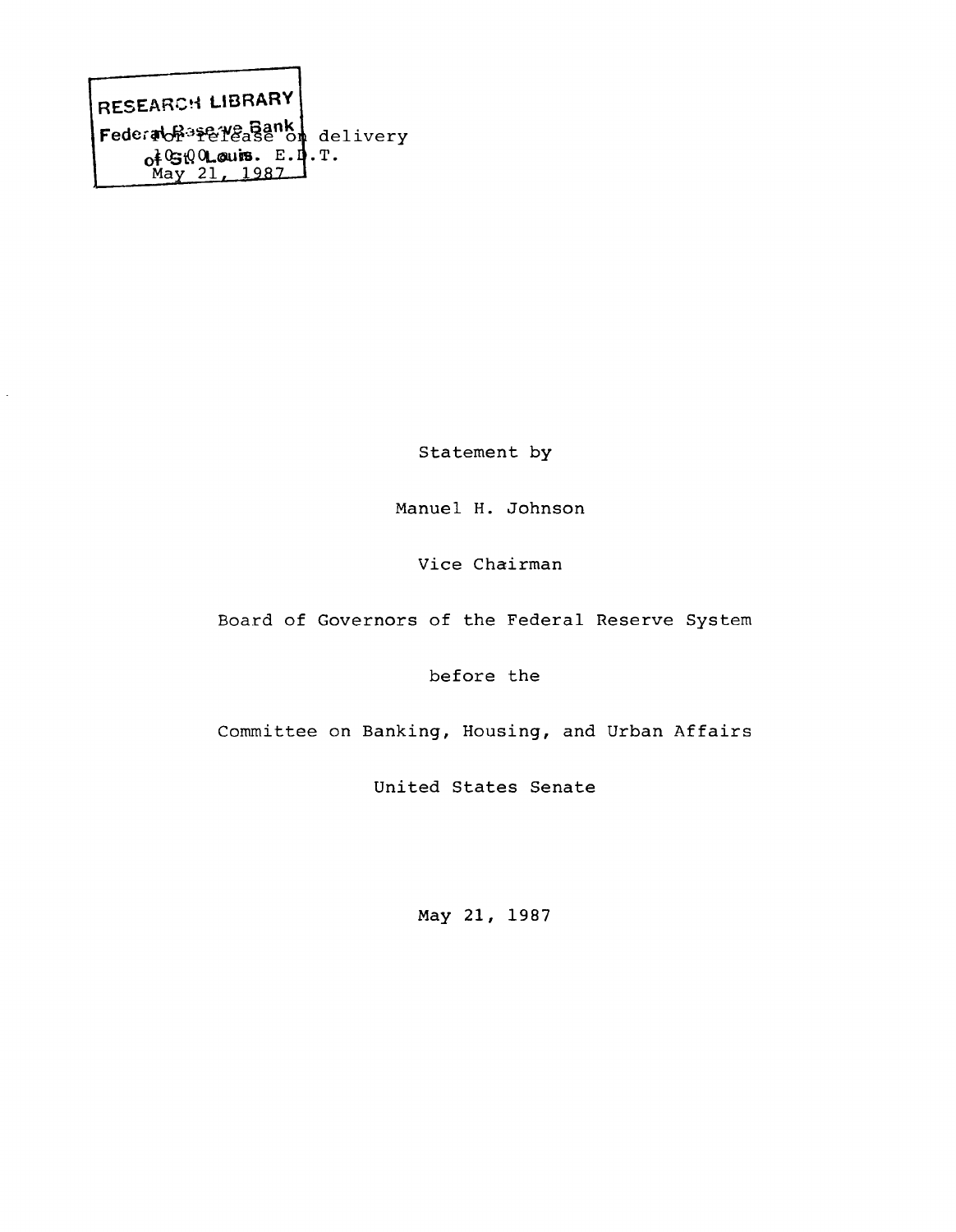I am pleased to meet with this Committee to present the views of the Board of Governors on the condition of the banking system and to address the general areas covered in your letter of invitation. The Federal Reserve staff has worked with the other depository institution regulatory agencies and members of your staff to provide financial information and data on the condition of U.S. banking organizations. It is not my intent here to review all of these data in detail; rather, I intend to discuss our views on broad developments and conditions in the banking system and what supervisory steps we have taken to address these conditions.

In looking at the financial condition of the banking system, it is important to consider the environment within which banking organizations have been operating in recent years. Without question, the environment has been a difficult one -characterized by considerable financial stress and volatility. As a consequence, many institutions, many segments of the industry, and, indeed, the industry as a whole have experienced rising levels of loan charge-offs and classified assets and, of course, the number of problem banks and failed banks has also increased significantly.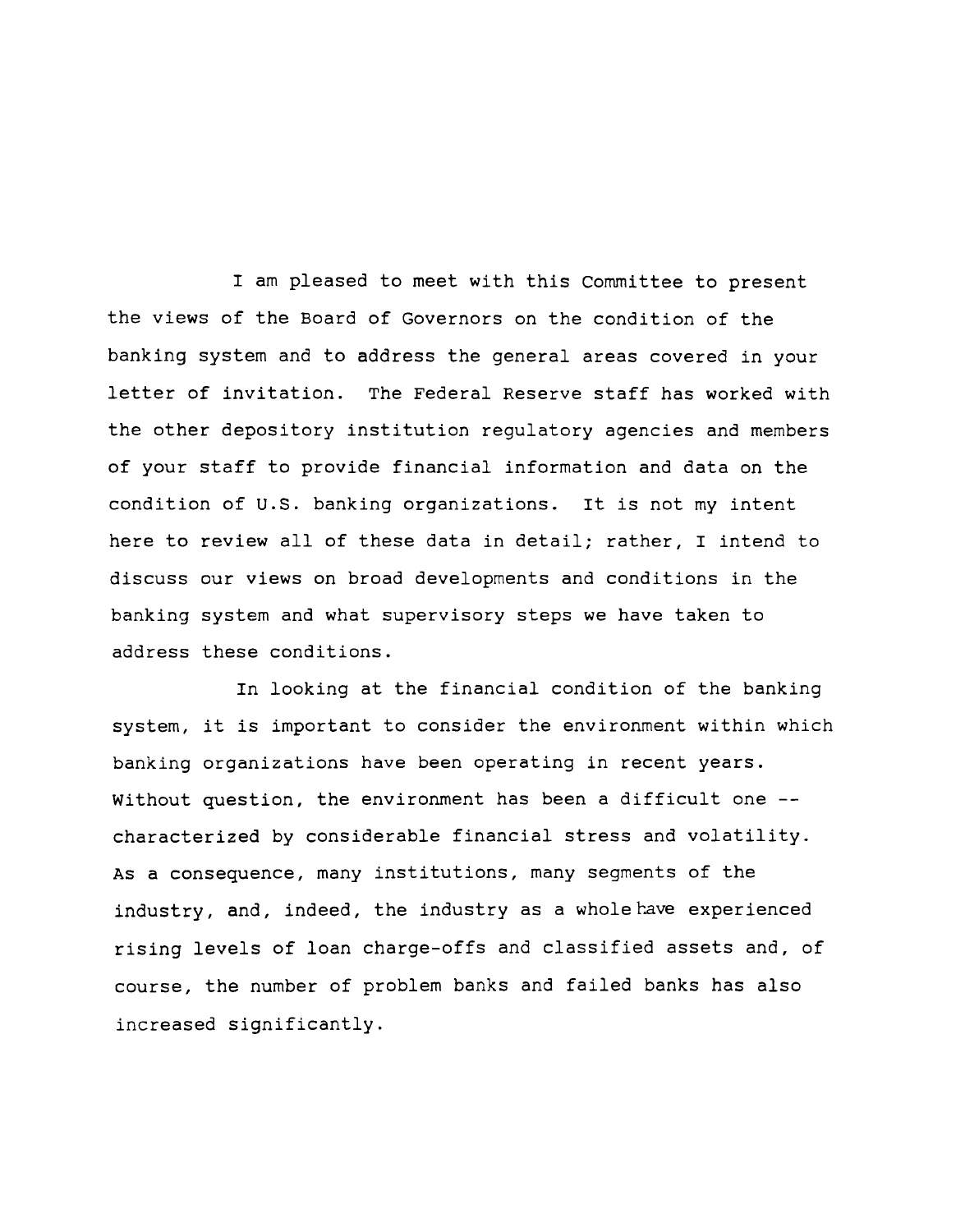These problems are rooted in several causes. One, undoubtedly, is the transition to a less inflationary environment. As you know, inflation rates have drifted from double-jigit levels in the late 1970s and early 1980s to low single-digit levels in each of the last several years. Unfortunately, inflationary expectations supported many farm, energy, and real estate loans that, in hindsight, we now know were not viable. This situation was aggravated by steep back-to-back recessions in the early 1980s that left a legacy of troubled loans, even as the economy began to recover in late 1982. A second type of economic transition--from a weak dollar to a strong dollar--struck hard at another large segment of the banking industry's customer base: manufacturers of internationally traded goods. Finally, the transition from a period of low or negative real interest rates and expanding export markets to a period of high real interest rates and declining export revenues, coupled with other factors, left many borrowers in less developed countries in weakened positions.

During this period, banks also have been confronted with competitive challenges from several directions. Thrifts, foreign banks, and even nondepository financial institutions have emerged as formidable competitors in many areas. The direct issuance of securities has proven to be a less expensive and more efficient form of financing than bank loans for many of the banking industry's prime customers. And, the deregulation of interest rates and the dismantling of geographic barriers have placed pressure on the margins of some institutions, although

**- 2 -**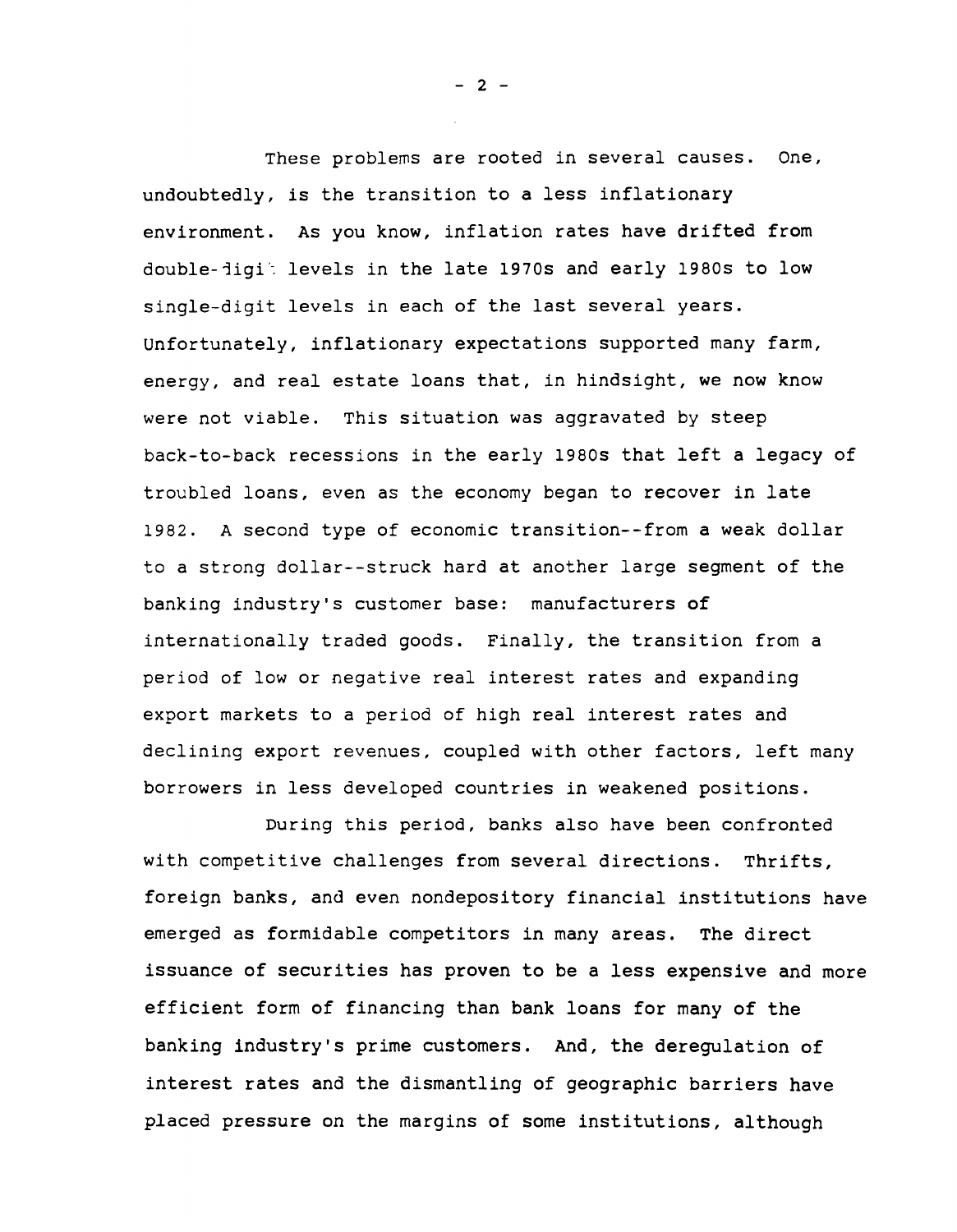these developments should lead to a more sound and efficient banking system over time.

All of this was compounded by the inclination on the part of some depository institution managers to assume excessive risks with federally-insured deposits in the hope that the expected high rewards would accrue to investors. 3y far the majority of banking organizations are well-managed; however, mismanagement, improper lending practices, and other forms of excessive risk-taking have contributed to financial problems and the failure of a number of institutions.

Yet, despite these economic dislocations, problems and competitive challenges, most banking organizations remain fundamentally sound, and it is important not to lose sight of the important elements of strength that underlie our banking system. To be sure, asset quality problems remain and segments of the industry have been weakened by troubled farm, energy, real estate and foreign loans. On the other hand, many institutions continue to record favorable operating results, and the industry as a whole (and particularly the group of larger institutions) continues to build its capital strength. Indeed, I suspect that many institutions that have withstood the recent pressures on the industry may emerge in a much stronger competitive position.

# Asset Quality

Asset quality difficulties have contributed to the prevailing unease about the health of the banking system. Loan problems and loan losses have increased during the past few

**- 3 -**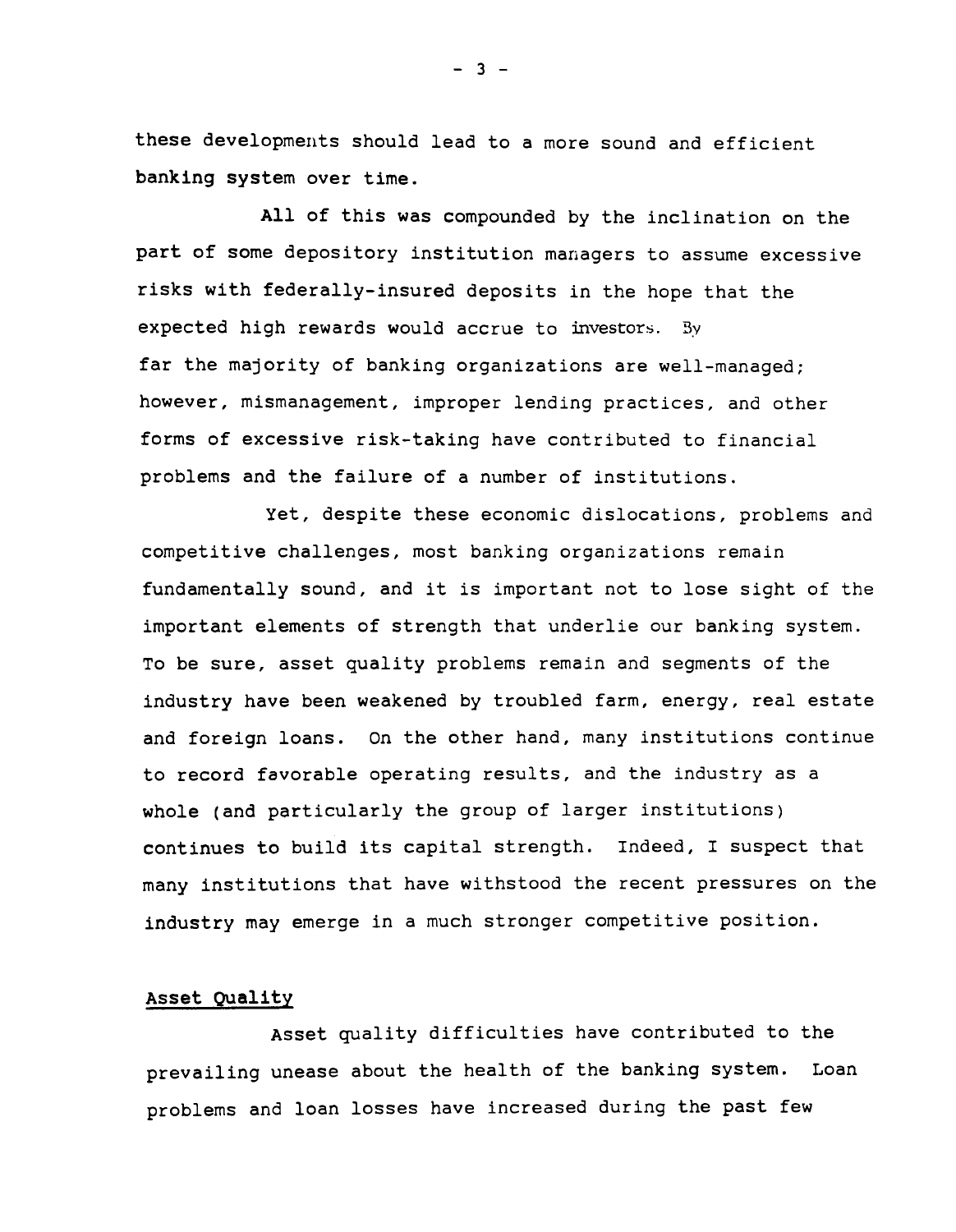years, despite more than four full years of economic expansion. This experience is especially troublesome and contrary to that of recent decades. In past periods of recession and recovery, a consistent pattern was observed: loan losses increased during the recession and immediately afterwards, but then improved as economic growth resumed. The relatively high level of troubled assets at some banks at this point in the recovery suggests that any major unforeseen economic or financial shocks could test the resiliency and solvency of the most vulnerable institutions.

The failure of asset quality to improve during the current economic expansion is due to special national and international economic conditions that have adversely affected particular borrowing sectors. The most obvious examples domestically are the agricultural and energy sectors. In the late 1970s and early 1980s, borrowers in these sectors took on large amounts of debt that could not be serviced when conditions subsequently deteriorated. While the wringing out of inflation had an important positive impact on the economy as a whole, the declines in the value of farm property and the price of oil led to an increase in the level of delinquencies and defaults on bank loans.

Depressed conditions in these two sectors have created serious problems in certain geographic areas.

Particularly hard hit have been banks in the farmbelt states of the midwest and the energy-dependent states in the southwest. Asset quality measures of banks in these areas are generally lower than those of banks in other parts of the country.

**- 4 -**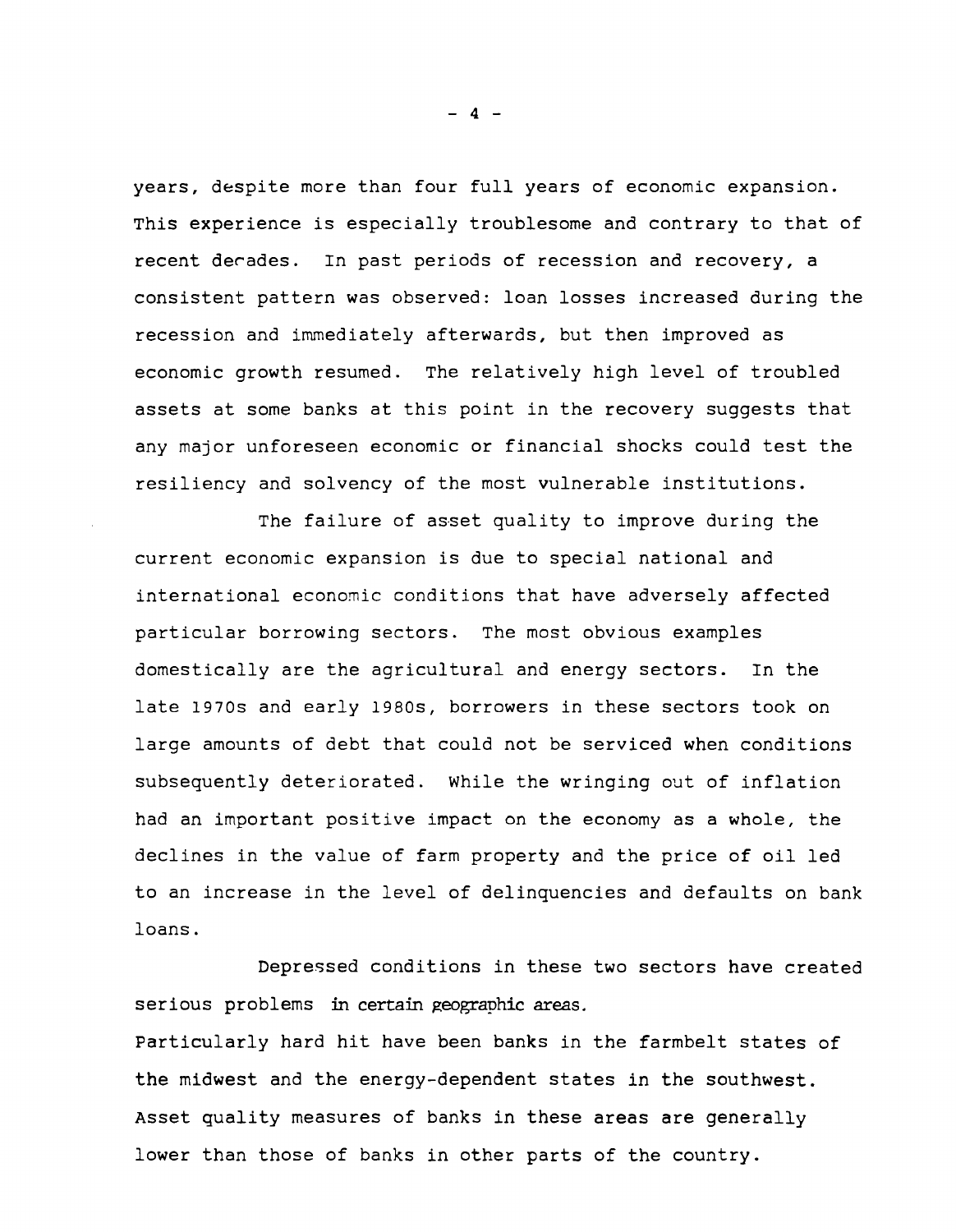Nonetheless, there are some signs that conditions may be stabilizing. The price of oil has recovered somewhat from very low levels, and in some areas the decline in farm asset prices has leveled off. while adverse effects on banks that lend heavily to these sectors will continue, we have, I believe, begun to work through these problems, and absent any unanticipated shocks, the worst may be behind us in these sectors.

We need to maintain our vigilance, though, over these and other areas of the loan portfolio. In parts of our country that witnessed the energy boom and bust, problems have spilled over into the real estate industry. New construction, especially for downtown office buildings, has finally slowed and even come to a virtual stop in some energy-area markets, such as Houston. Nonetheless, these markets remain depressed, with a large relative supply of available office space. Moreover, while construction has slowed in these markets, it has not done so in the aggregate. In 1986, real estate construction loans held by banks grew by nearly 20 percent, while total loans grew by less than 8 percent. Over the last three years, construction loan growth averaged 21 percent, compared with a total loan growth average of 10 percent. Thus, the banking industry remains highly exposed to conditions in the real estate market. Although 1986 witnessed some improvement in real estate vacancy rates, they remain relatively high by historical standards.

One additional area of the domestic loan portfolio that bears continued attention in the future is that of credit card loans. In recent years, many banks have solicited new

**- 5 -**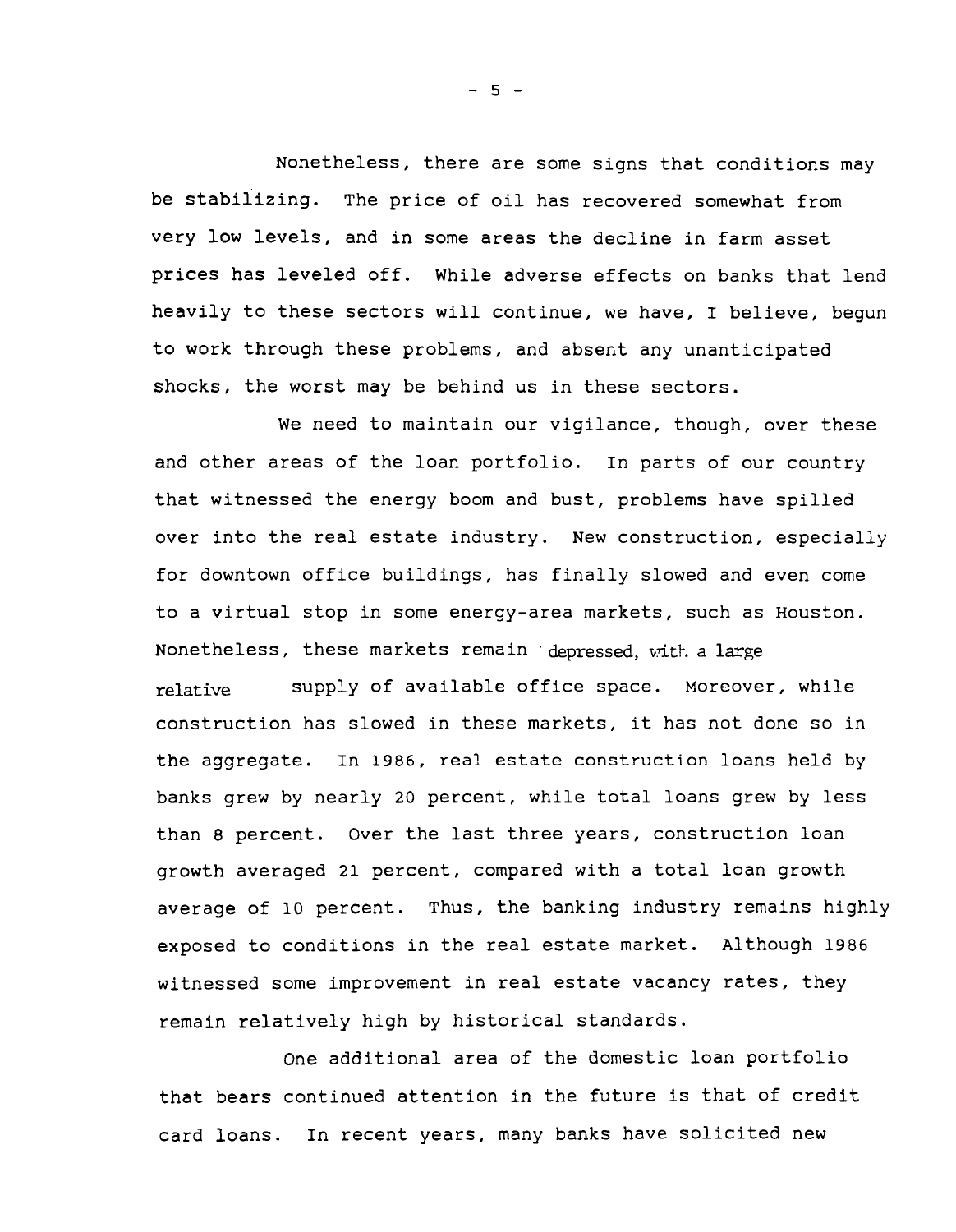accounts in a very aggressive fashion and have purchased existing accounts. These methods of securing new accounts have resulted in historically high charge-off rates. Although there is evidence that such rates may be peaking, losses are expected to remain high and many credit card portfolios remain vulnerable to narrowing margins and possible increased delinquencies.

An important determinant of asset quality at the major money center banks and some regional institutions continues to be the debt problems of the less developed countries. The adjustment process they have undergone has been painful and the difficulties facing these borrowers remain serious; nonetheless, some progress has been made in dealing with this situation. Despite some significant exceptions, most countries have been able to service their indebtedness over the last four and a half years. During this period, banks have been able to significantly improve their ability to absorb any losses from their loans to countries with debt problems. Since 1982, the capital of the 50 largest U.S. banking organizations has roughly doubled while exposure to troubled LDC borrowers has actually declined slightly. Thus, their exposure to the heavily indebted countries relative to their capital bases has declined sharply.

At the same time, many borrowing countries have made progress in strengthening their economies and their ability to service their external obligations. Most of these economies now are experiencing real growth, reducing their combined current account deficits considerably, and instituting many needed economic reforms. In the case of some countries, this has been

**- 6 -**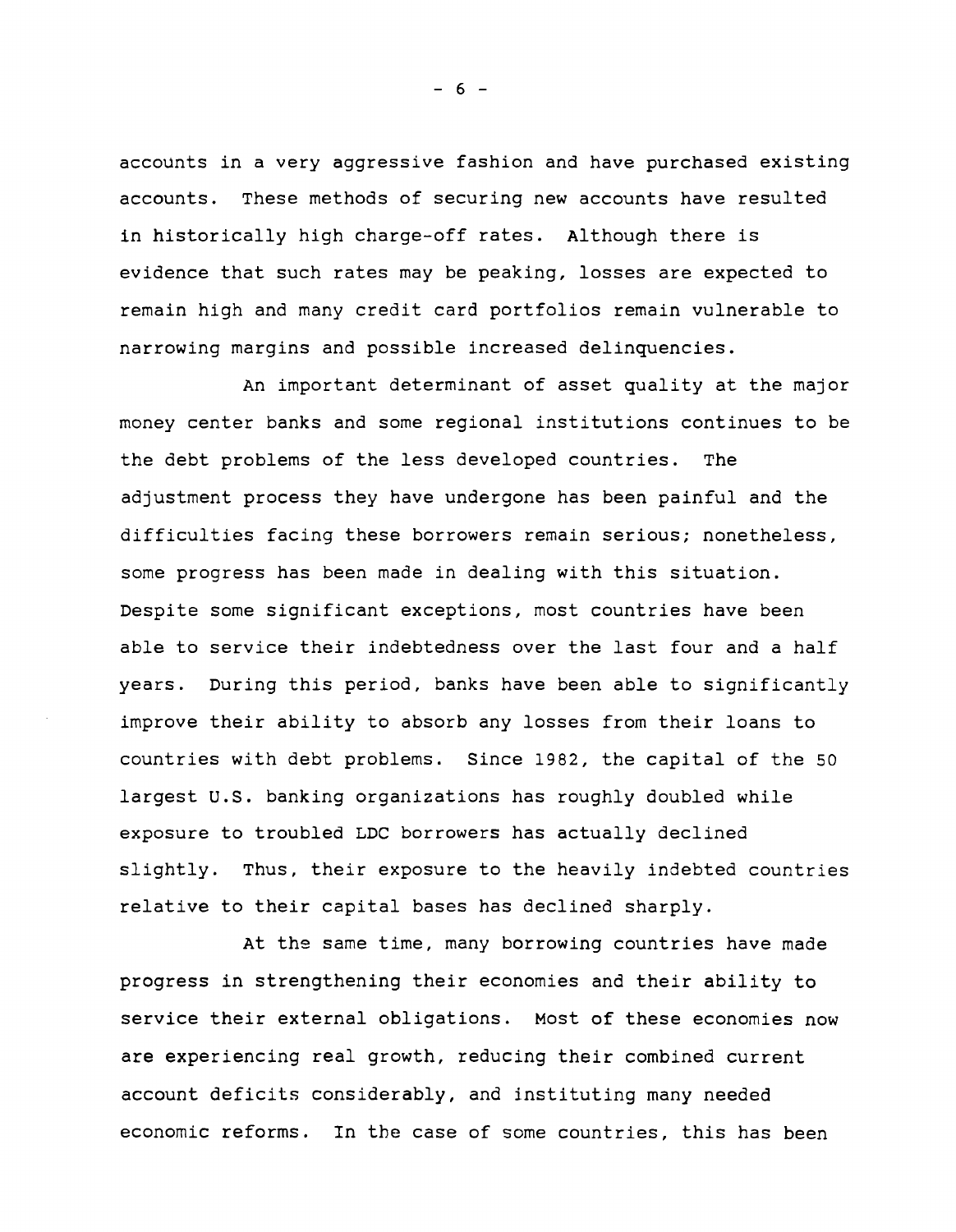achieved despite a significant decline in commodity prices and export revenues. In my view, the international debt problem has been managed through an extraordinary cooperative effort by borrowing countries, the international banking community, multilateral financial institutions and creditor governments. Moreover, while banks have shown a willingness to work with countries that undertake appropriate adjustment policies, this has been done without an excessive build-up of additional debt. The external debts of heavily indebted developing countries have increased at only a 3-1/2 percent annual rate over the past four years which, under normal circumstances, would imply declining debt burdens.

While I believe we are on a track that offers a reasonable prospect of long-run success, this is not to say, of course, that individual countries will not experience renewed problems from time to time. For example, Brazil is now facing a resumption of serious inflationary pressures which, with other factors, has led to a curtailment of debt service. It will take, no doubt, the concerted effort of Brazil and all of its creditors to manage this situation. Nonetheless, despite the impact that the international debt situation has had on bank earnings and asset quality, U.S. banks to date have proved able to cope with the effects of foreign debt problems and, in particular, with Brazil's moratorium on interest rate payments.

It is important to note that events of recent days underscore the prudence and wisdom of efforts, over the last several years, to strengthen the capital bases of our larger

**- 7**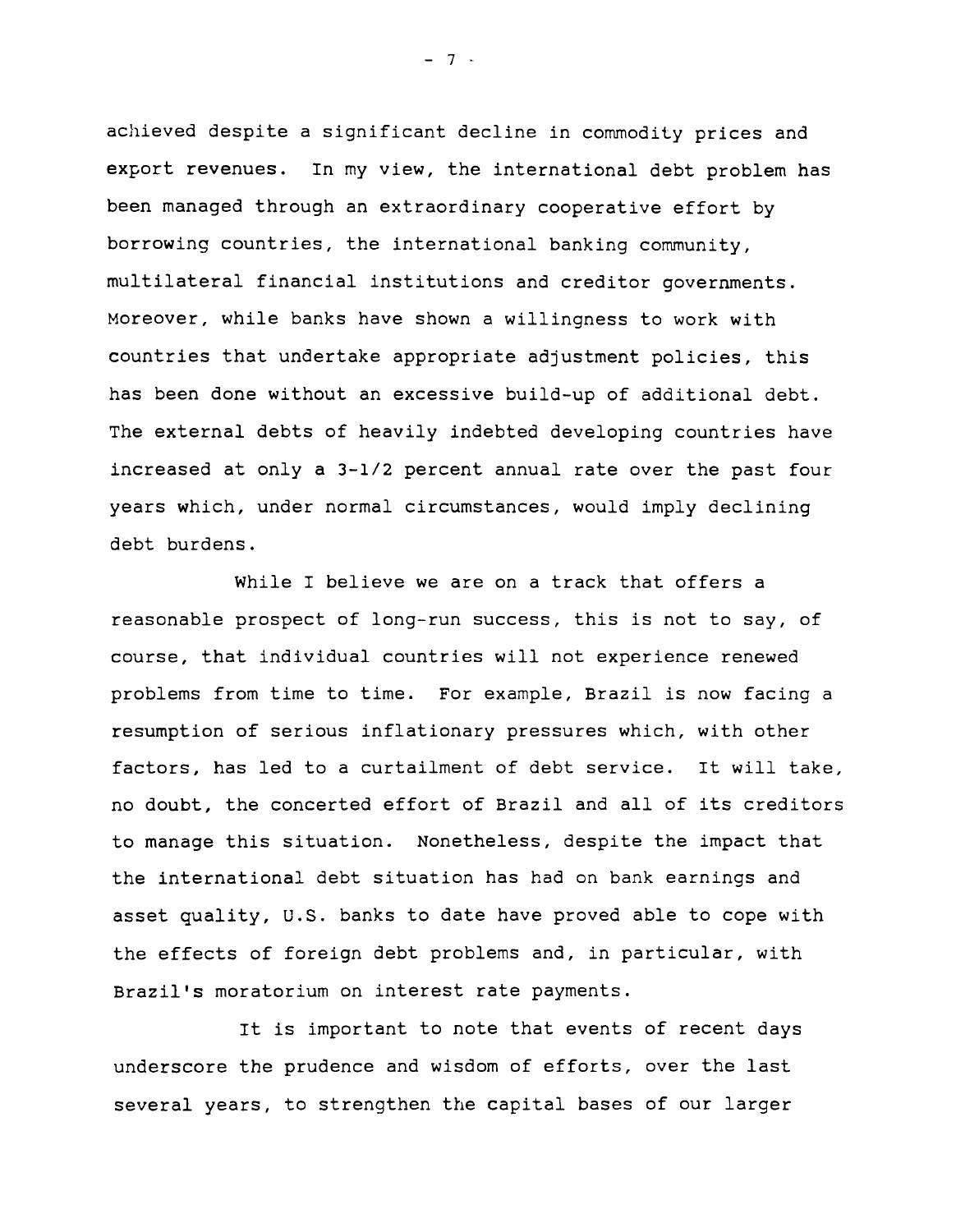institutions. The support of Congress, as manifested in the International Lending Supervision Act of 1983, together with actions by both bankers and regulators in recent years, have resulted in significantly higher capital levels at most of our larger banking organizations. This should enable banks to withstand the pressures stemming from international lending difficulties of the type being experienced by Brazil. Indeed, it is a fundamental function of capital to absorb losses stemming from unanticipated shocks while maintaining confidence in the banking system. Although the difficulties facing many foreign borrowers are significant, the problems in Brazil should not obscure the progress made with other debtors. During 1987, new lending agreements have been signed or tentatively agreed to with Mexico, Chile, Venezuela, Argentina and the Philippines.

Having generally reviewed those segments of the loan portfolio that have been cause for concern in recent years, I would now like to address briefly recent trends in certain broad indicators of loan quality.

Overall, loan losses trended upward for most of this decade. For all insured commercial banks, the ratio of net charge-offs to average total loans has increased steadily since 1981; by year-end 1986, it had reached nearly one percent, an unusually high level for the industry as a whole.

Looking at specific size classes of banks, we find that the overall trend describes accurately each size group. No size class has fully escaped the general deterioration in asset quality, although some have done better than others.

**- 8 -**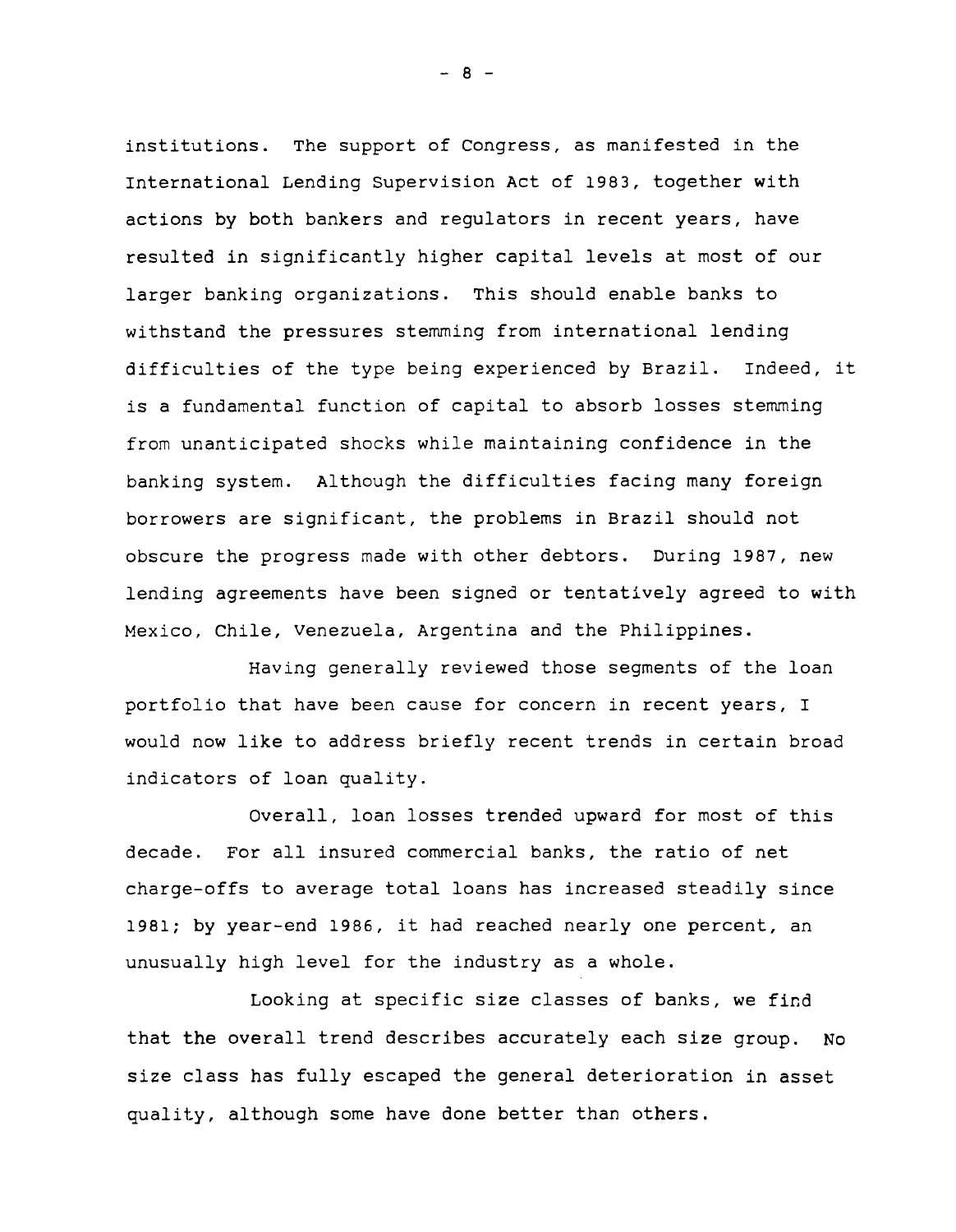In general, banks with assets of less than \$100 million have the highest relative level of loan losses. The problems experienced by smaller banks largely reflects the relatively high concentration of agricultural credits in many of these institutions. The smaller regional banks, those with assets of between \$1 billion and \$5 billion dollars, have had the best performance, relatively speaking.

Nonperforming assets give some general idea of the level of problems in the loan portfolio. Nonperforming assets have increased or remained at relatively high levels in the last several years despite the extraordinarily high level of loan charge-offs over this same period. Among the various size groups of banks, nonperforming asset ratios are generally highest at the largest and the smallest banks. At year end 1986, for example, nonperforming assets averaged 2.34 percent of total assets for the 25 largest banks, up from 2.25 percent a year earlier.<sup>1</sup> For the smaller banks, those with assets of less than \$300 million, the nonperforming ratio stood at 2.09 percent, unchanged from the prior year-end level. As I have already suggested, nonperforming assets are higher than we would like at this point in the economic cycle.

In general, the difficult period of asset quality problems through which we are passing firmly underscores, for

 $-9 -$ 

<sup>&</sup>lt;sup>1</sup>The figures for year-end 1986 do not include the effects of placing Brazilian debt in nonperforming status, which occurred in the first quarter of 1987.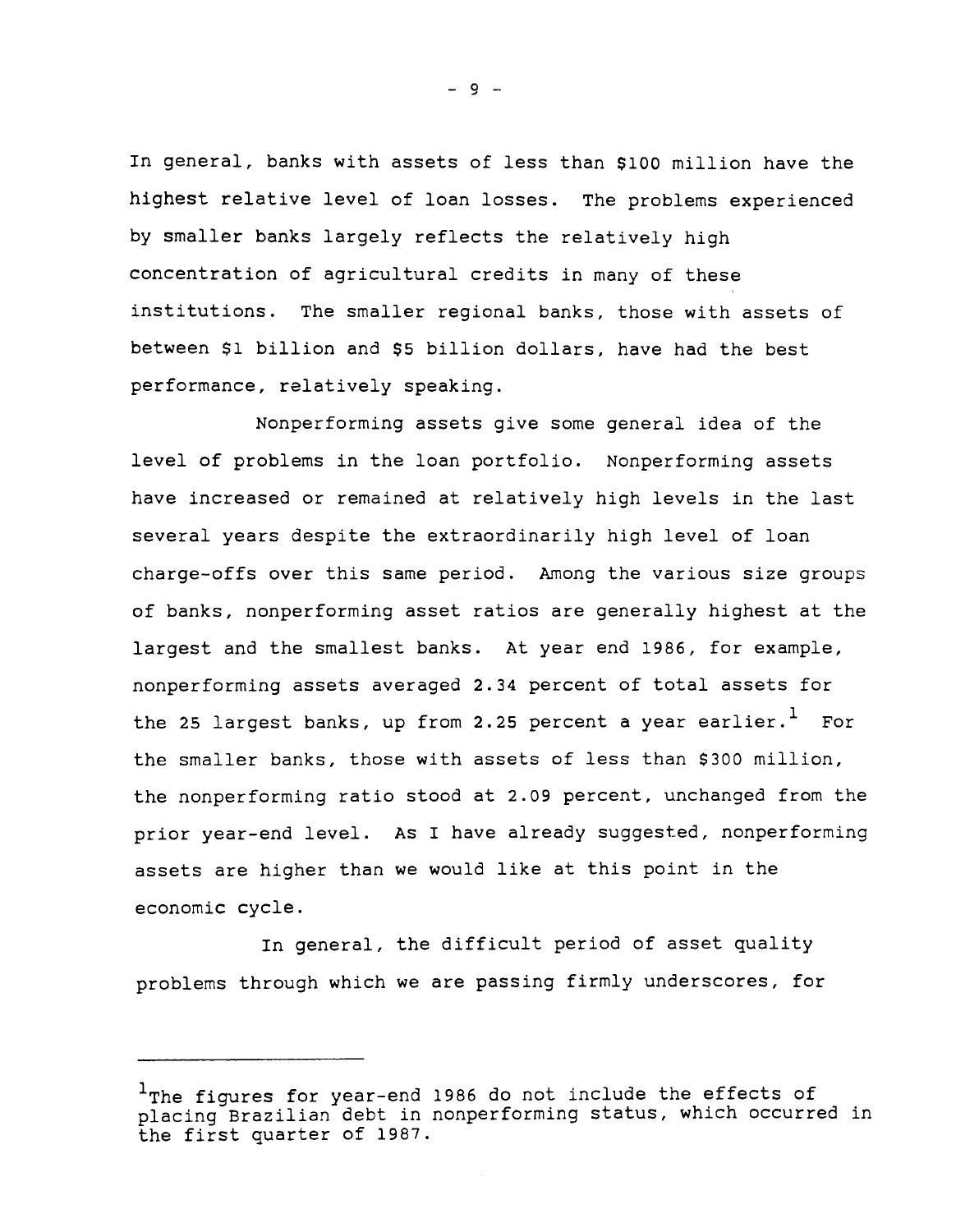both bankers and supervisors alike, the need for renewed attention to sound and prudent lending standards and practices, as well as the need for continued efforts to strengthen capital adequacy.

You have asked that we address the effect of "securization" on asset quality. Simply stated, a securitized loan is one in which the originator is not the ultimate investor. In a typical loan securitization, the originator sells a bundle of loans, rather than individual loans, and the loans are converted to securities backed by the loans. Of course, depository institutions can act as both buyers and sellers of securitized loans. Until now, loan securitization has occurred mainly in the residential mortgage market, where over half of all loans that are originated are subsequently securitized. Other assets that have been securitized on a much smaller scale include automobile loans, credit card receivables, lease receivables, and commercial real estate.

Securitization offers the potential benefits of diversification of credit risk, improved control over interest rate exposure, enhanced liquidity, and increased efficiency. The question of how securitization will affect asset quality, however, is difficult to answer with precision. The answer will no doubt lie ultimately in the quality of underwriting performed by those originating the loans to be securitized. The quality of lending could improve if securitization results in greater specialization and standardization in lending and if it is performed by the industry's most capable lenders. On the other

**- 10 -**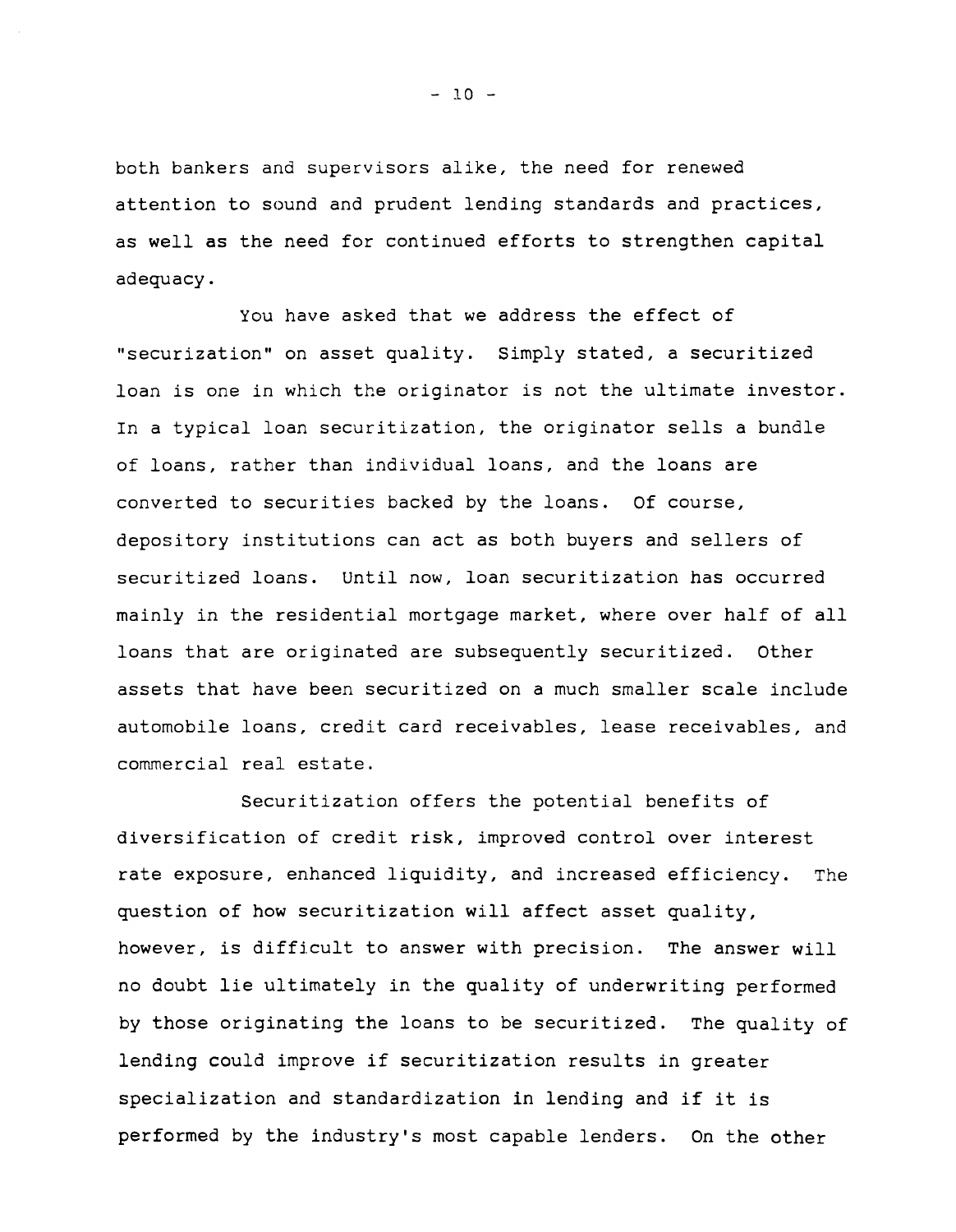hand, there is always the danger that too many institutions will attempt to participate in the securitization process and that credit underwriting standards will be compromised in the battle for market share. From a supervisory standpoint, we expect banking organizations that purchase securitized assets to conduct proper credit analyses and to assure themselves of the quality of the assets they are taking into their portfolios.

We sometimes hear that if banks securitize and sell their highest quality assets, the overall quality of bank assets will decline as relatively weaker assets that cannot be sold are retained on the balance sheet. While I see no necessary reason that banks that engage in this activity should relax their credit standards in general, examiners will, of course, continue to evaluate the condition of assets retained in selling bank portfolios, and supervisors have the latitude to require additional capital if an institution's credit profile changes as a result of such transactions.

One supervisory concern regarding securitization relates to whether the selling institution achieves a complete transfer of risk to the buyer before removing the "sold" assets from its books. Obviously, if the seller retains an explicit or implicit obligation to repurchase the securities with the aim of providing a credit guarantee or liquidity support, then the transaction has not reduced the risk to the selling institution. Moreover, if such obligations were, in fact, retained in connection with a large number of such "sales," risk could be significantly increased. To deal with this concern, we have

**- 11 -**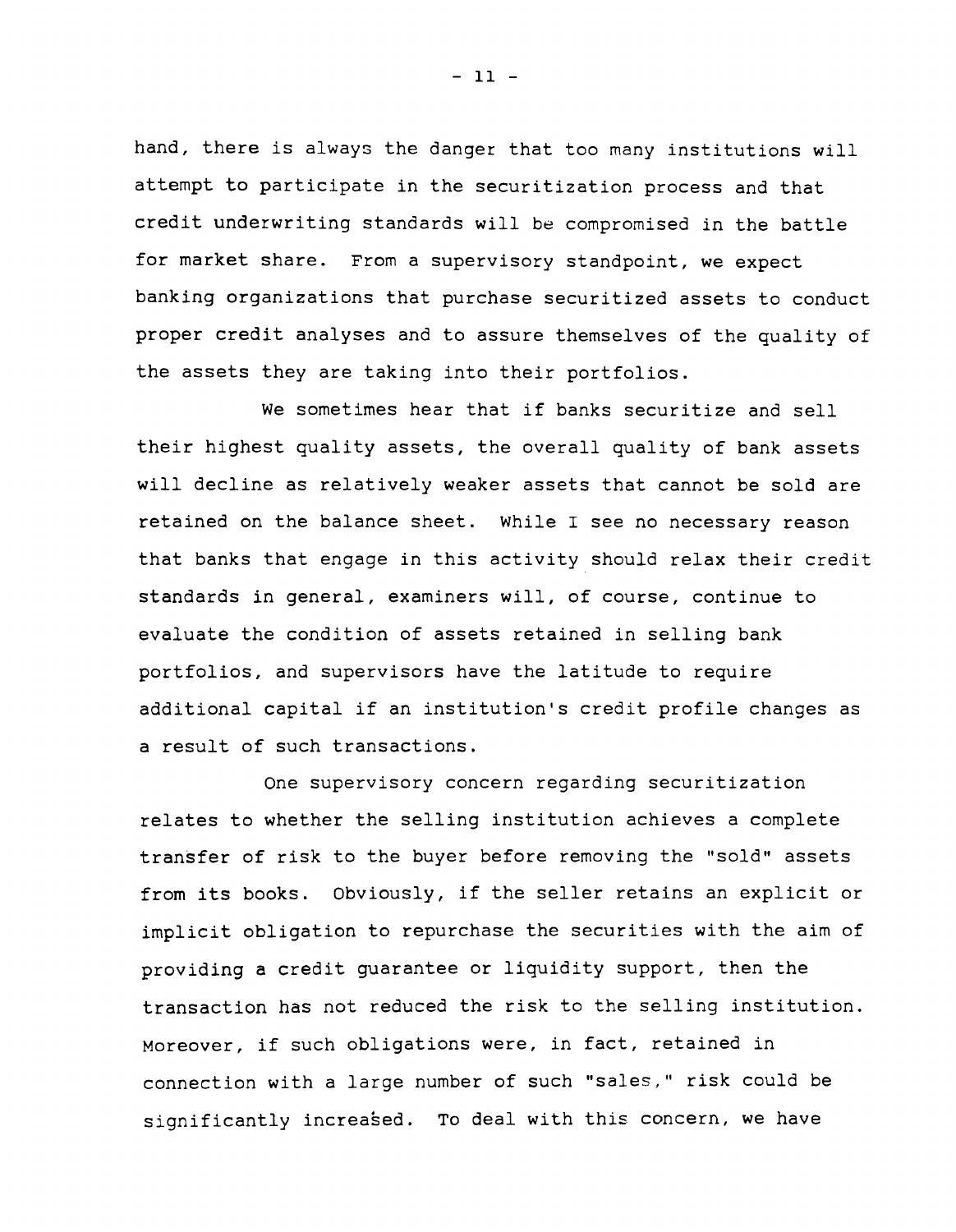generally recognized transactions as true sales only if the seller retains no risk of loss to its capital base. In general, if the holder of the securities has recourse to the bank, that is, if the bank is at risk, the transaction must be kept on the bank's balance sheet and the risk of loss must be backed by capital.

### Earnings and Profitability

The economic difficulties and imbalances that have marked the 1980s inevitably have placed downward pressure on the earnings and profitability of the banking industry. Aggregate after tax earnings growth slowed from about an 11 percent annual rate in the 1970s to about a five percent annual rate in the first half of the 1980s, and earnings actually declined about one percent last year. Over this same period, asset and equity growth also have slowed, but more moderately. Consequently, key measures of aggregate industry profitability--return on assets and return on equity--last year fell to the lowest levels since at least 1970.

The deterioration in asset quality that I have described has been the dominant factor underlying declining industry profitability. U.S. banks' loan loss expenses, measured as a percent of average assets, have tripled since 1981. Indeed, this development accounts for much of the decline in profitability during this period. Declining interest rates have allowed banks to offset a substantial portion of their credit losses with gains from the sale of investment securities.

**- 12 -**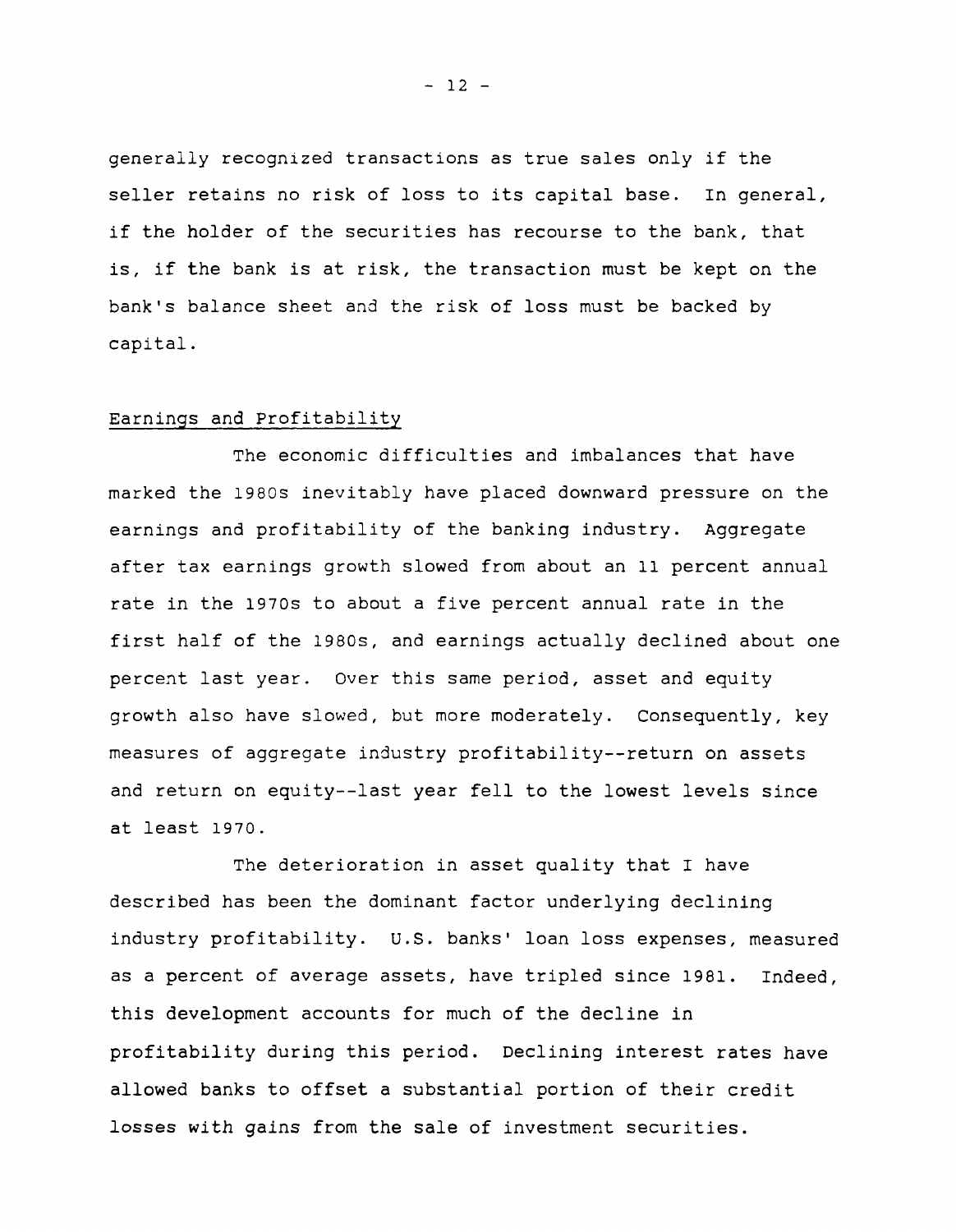Profits from the sale of investment securities accounted for about one-sixth of total pre-tax income for the banking industry last year. Some of the very largest banking organizations have cushioned the impact of credit quality problems on profitability by achieving a very robust growth in other noninterest income, reflecting their increased emphasis on fee-based services, such as investment banking, securities processing, and cash management. It is not clear, however, how much these activities have contributed to the net income of these banks since data necessary to allocate certain expenses is not available. It is known that expansion of fee-based services has required substantial noninterest expenses in the form of investments in technology and the hiring of highly-paid staff. Indeed, at some of the largest banks, the growth of noninterest expense has outstripped that of noninterest income.

It is extremely important to realize, however, that much of the U.S. banking industry remains profitable. Earnings difficulties have been concentrated in the western half of the country, where the problems in the energy and agricultural sectors have loomed large and at the major multinational banks, which have been hurt by foreign loans and, in some cases, by concentrations of energy, real estate, and shipping loans. The largest banks also have been adversely affected by the loss of many of their most creditworthy customers to the securities markets and to foreign banks.

Those banks that have avoided the most serious asset quality problems generally have fared quite well. Indeed, the return on assets

**- 13 -**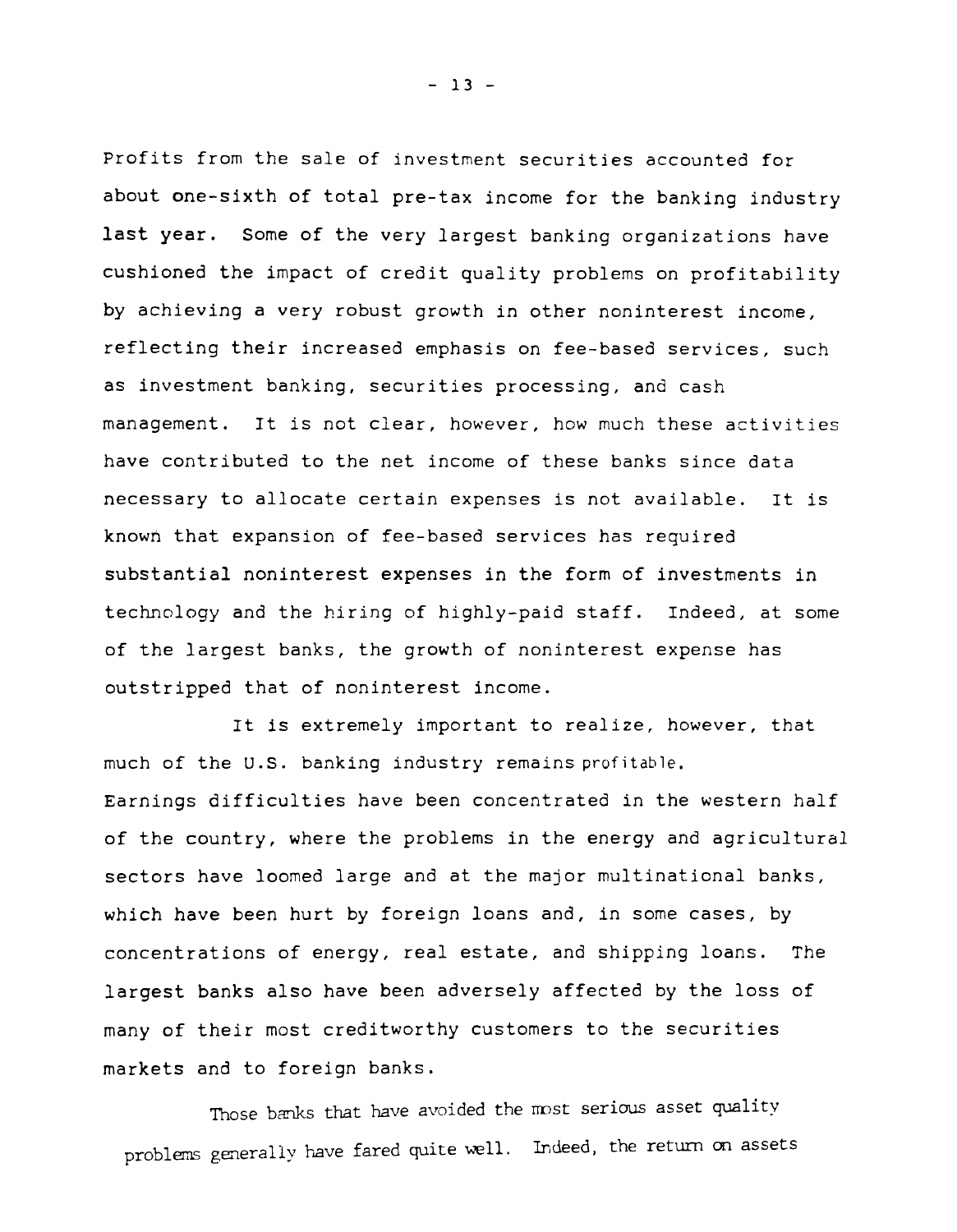was at or near peak levels last year for many regional banks located in Federal Reserve Districts in the eastern half of the country. The resiliency of the banking industry is evident in data on net interest margins, that is, net interest income as a percentage of assets. Although the margins dipped somewhat last year, they remained well above the average for the 1970s. The deregulation of deposit interest rates does appear to have contributed to a narrowing of margins at smaller banks from the very high levels recorded early in this decade, but even at these banks margins generally compare favorably with historical levels. What is not clear, however, is the extent to which the attempt to earn high margins has induced banks to hold riskier loan portfolios.

## Capital

While trends in banking conditions over the last few years may give rise to some uneasiness, our nation's banks, fortunately, have made considerable progress in strengthening their capital positions. This development is particularly noteworthy because capital plays a central role in fortifying the banking system. It acts as the buffer that provides protection to depositors, other creditors, and the deposit insurance fund when an institution reports negative earnings. The protection capital offers also serves to maintain confidence in the banking system as a whole.

It was only a few years ago that capital levels in the banking industry caused considerable apprehension about the

**- 14 -**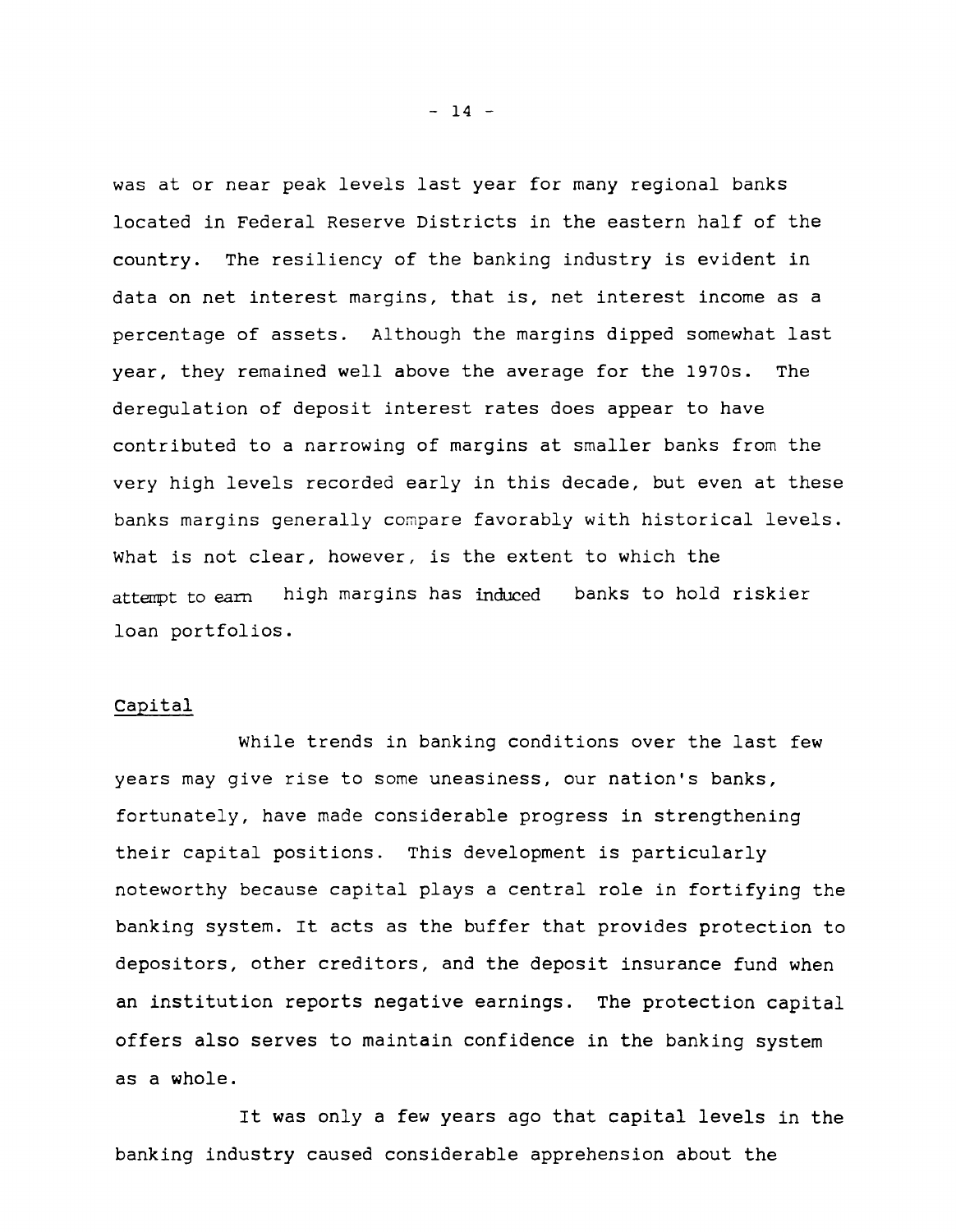ability of some banks to weather a difficult economic and financial environment. This apprehension was accentuated by the buildup in problem loans and off-balance sheet exposures that in many instances accompanied the thinning of capital cushions. Against this background, in December, 1981, the three federal bank regulatory agencies adopted formal minimum capital standards for banks and bank holding companies in order to halt the secular decline in capital ratios that had occurred and to counterbalance the increase in risk-taking that became evident during the 1970s. It is therefore comforting to note that since the adoption of the guidelines, the industry's capital base has been bolstered steadily by the issuance of common and preferred stock and long-term debt, and by the buildup of loan loss reserves.

Currently, all banks and bank holding companies must meet a minimum primary capital requirement of 5.5 percent and a minimum total capital requirement of 6.0 percent. $^{\text{2}}$  As these levels are minimums, banks normally are expected to, and in fact do, operate above them.

From our perspective, the capital guidelines have worked reasonably well. The long secular decline in bank capital ratios has been reversed. The larger banking institutions have

**- 15 -**

 $\overline{\mathbf{c}}$ The principal components of primary capital are common stockholders' equity, perpetual preferred stock, loan loss reserves and certain debt instruments that must convert to stock. Total capital consists of primary capital plus secondary capital instruments— such as limited-life preferred stock and certain qualifying long-term debt securities.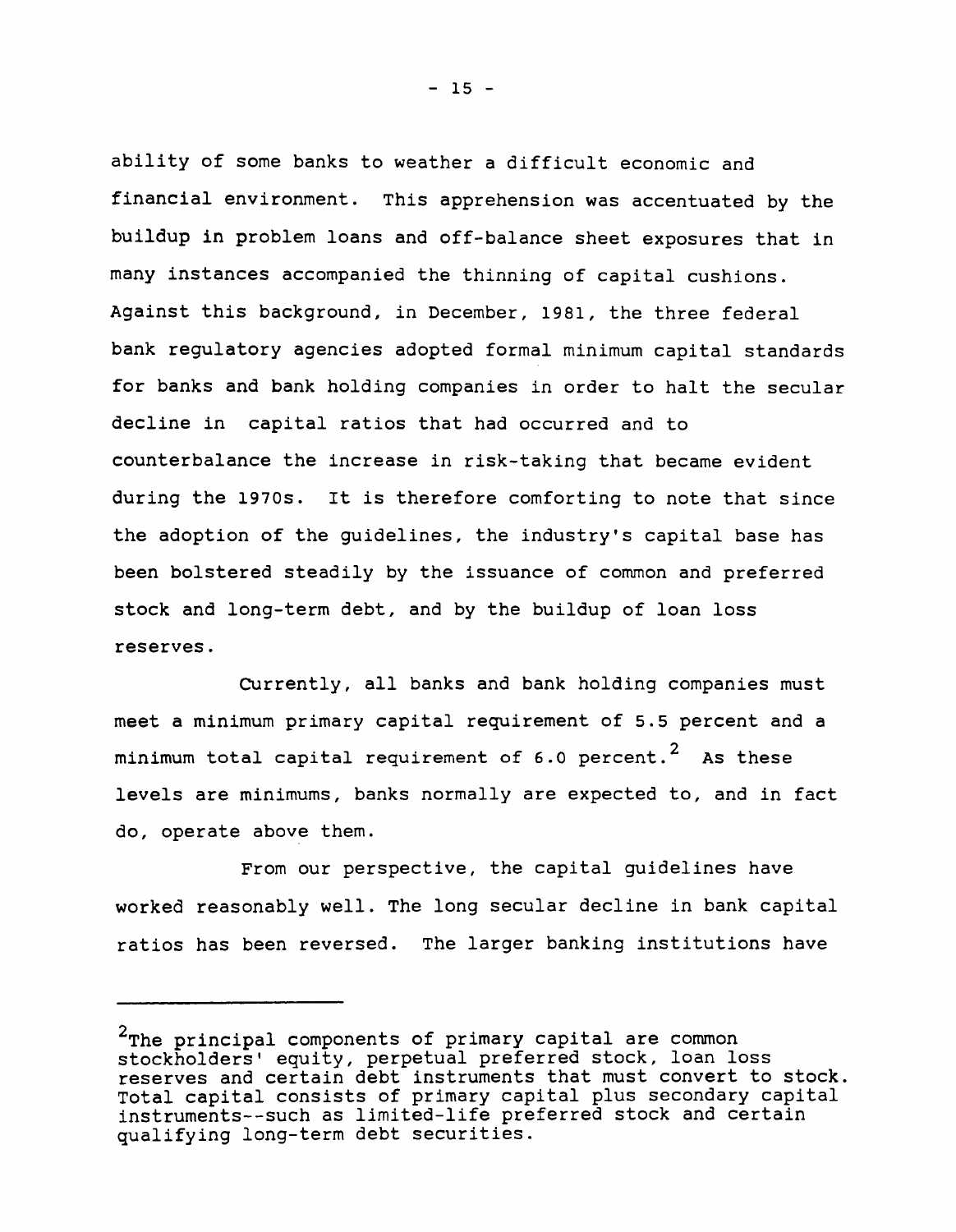made especially noteworthy improvement in their capital positions since the end of 1981. Over this period, the average primary capital ratio of the nation's 50 largest bank holding companies jumped from 4.7 percent to 7.1 percent -- which is well above the minimum guideline level of 5.5 percent. Of course, a complete assessment of capital adequacy must take account of both the quality of a banking organization's assets and the amount of any off-balance sheet exposure.

With regard to the latter, financial innovation has given birth to a wide variety of financing instruments which carry varying degrees of risk and serve different purposes but which do not find their way onto banks' balance sheets. Interest rate swaps, financial futures and options, forward rate agreements, and foreign exchange contracts are among the off balance sheet instruments banks use either to capitalize on or to hedge against interest rate and foreign exchange risks. Another group of off balance sheet items, often referred to as "direct credit substitutes," includes financial guarantees and standby letters of credit that back financial claims of third parties. A bank issuing such instruments bears essentially the same credit risk that it would have if it made a direct extension of credit to the customer. Commitments form yet another broad group of off balance sheet exposures.

The total volume of the industry's off balance sheet business is considerable. At year-end 1986, standby letters of credit issued by insured commercial banks amounted to \$170 billion, foreign exchange commitments came to \$893 billion, loan

**- 16 -**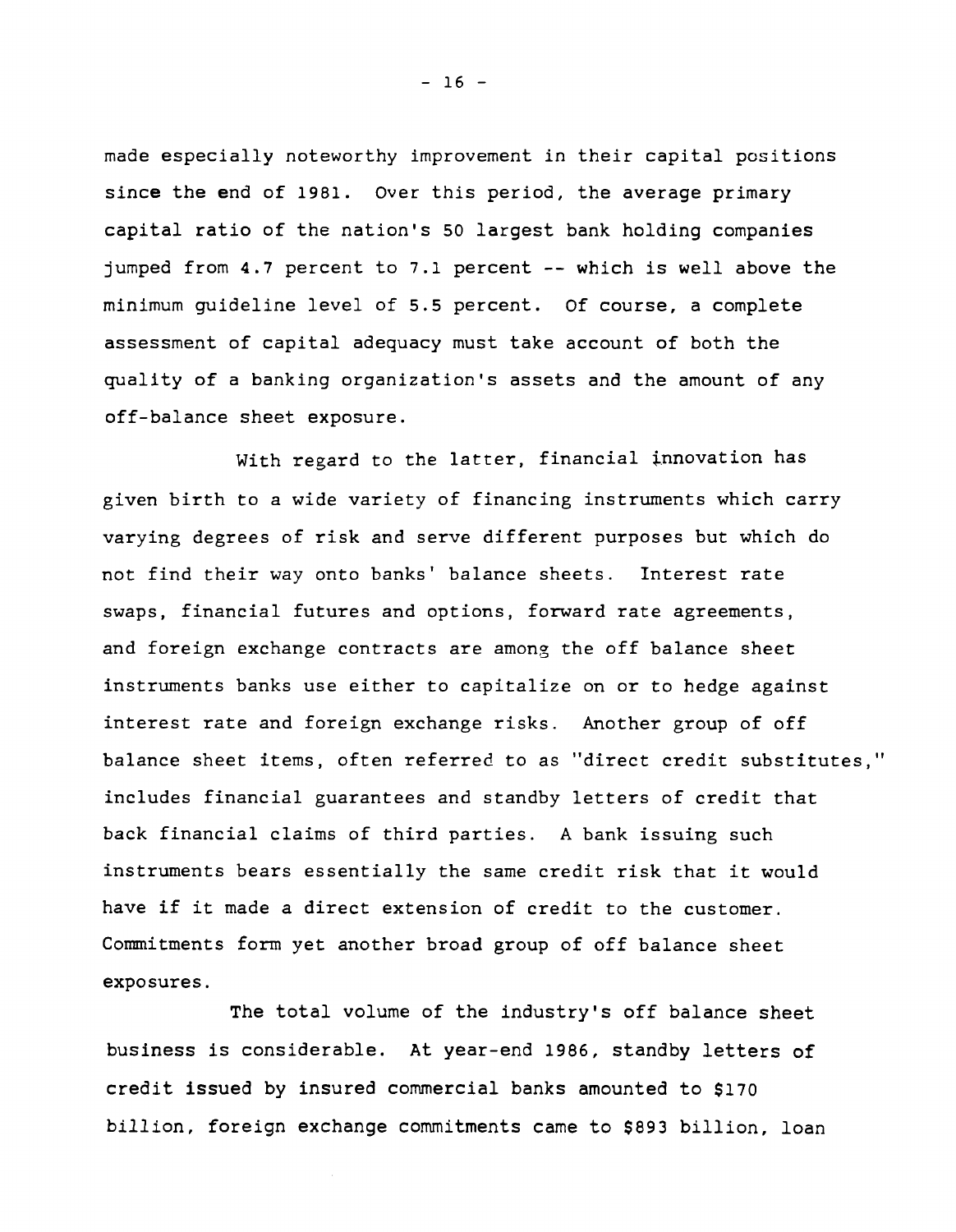commitments were \$571 billion, and interest rate and cross currency swaps totaled \$376 billion. The numbers appear staggering, as indeed they are. However, it clearly would be inappropriate and misleading to relate the total volume of off-balance sheet exposures to the capital requirements of the banking industry. This is because in many cases the principal or face value of the instruments is not an indicator of the amount that is at risk, and because many of the assorted off balance sheet activities are used by banking institutions to reduce their exposure to risk. Therefore, it is important to look at these activities on a risk-adjusted basis.

In an attempt to provide some insight into the effect of the growth of off balance sheet items on capital trends, we have looked at a number of capital ratios adjusted for off-balance sheet risks. Based on our analysis, the capital ratios of the largest banking institutions appear to have improved over the last several years— even when off balance sheet activity is taken into consideration. For example, the ratio of primary capital to total assets including adjustments for off-balance sheet items for the 10 largest bank holding companies has climbed from 4.0 percent in December 1981 to 6.2 percent by year-end 1986. These results are not surprising given the huge amounts of new capital banks have raised over the last several years. These trends clearly demonstrate why capital, which long has been a sore point for the banking industry is becoming an important selling point for major U.S. banking institutions, which now are among the most strongly capitalized in the world.

**- 17 -**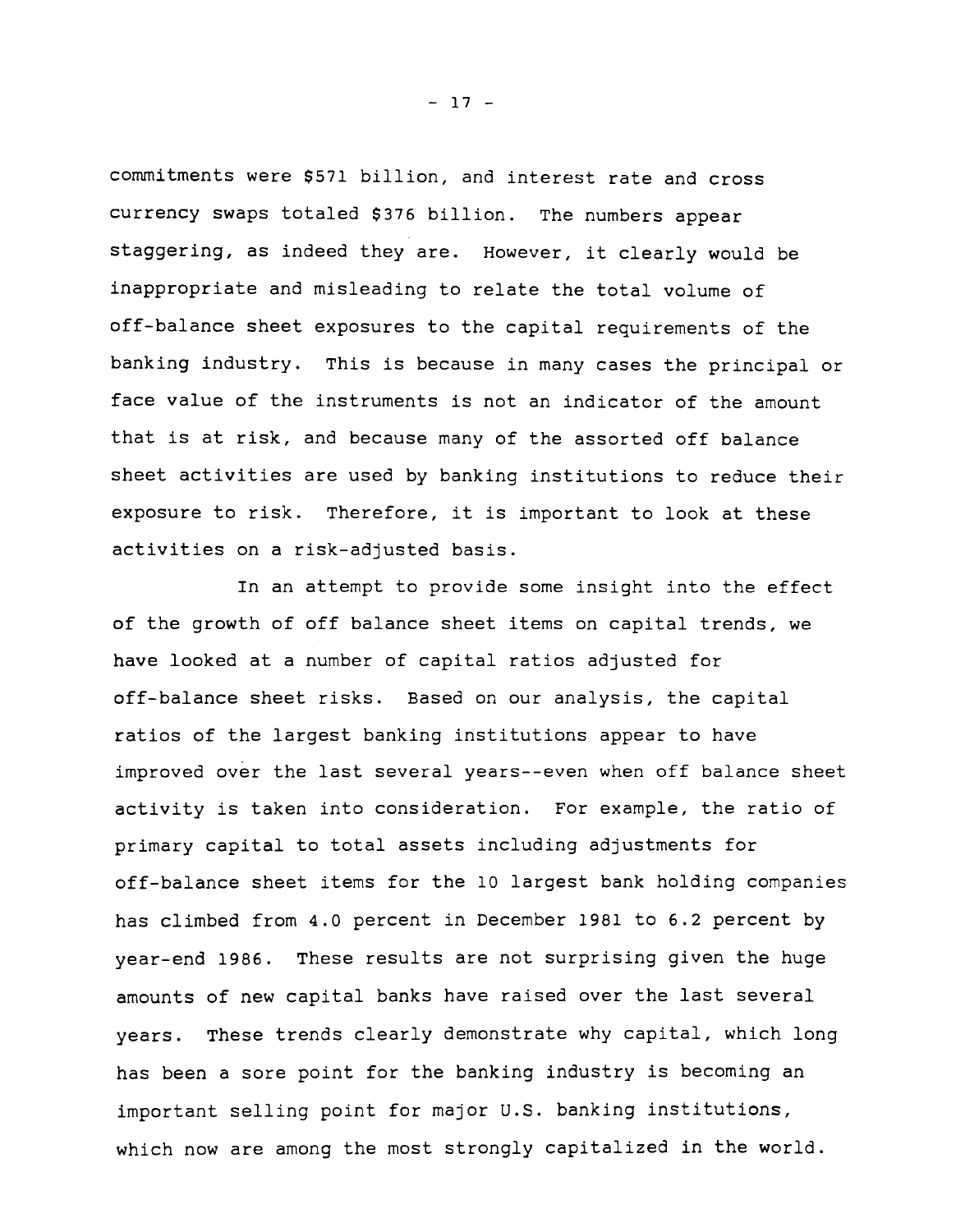As you may know, we have recently proposed, in conjunction with the other federal banking agencies and the Bank of England, a risk-based capital framework. In addition to factoring off-balance sheet risks into our analysis, other important objectives of this proposal are to recognize that certain liquid, low-risk assets require less capital backing than standard loans and to achieve greater convergence in the assessment of capital adequacy among countries with major financial centers. We currently do not collect all of the data necessary to calculate precisely the ratio as proposed. However, estimates for the 10 largest banking holding companies averaged approximately 6.3 percent as of June 30, 1986; by year end this figure had increased to 6.6 percent.

Capital ratios are, of course, lower if adjustment is made for problem assets. This is not surprising since one of the major functions of capital is to absorb losses resulting from problem loans. Yet, even if capital is reduced by a percentage of classified loans, we find that there has been an improvement over the 1982-1986 interval. For the 25 largest banks, for example, the average ratio of primary capital, adjusted for problem assets, to total assets increased from 4.0 percent at year-end 1982 and to 5.6 percent by year-end 1986. Some improvement in this ratio, albeit on a more modest scale, was also reported for other banks with assets of \$1 billion or more. On the other hand, we noted some deterioration in this ratio for banks in the less than \$300 million size category. The average for this group declined from 8.0 percent in 1982 to 7.7

**- 18 -**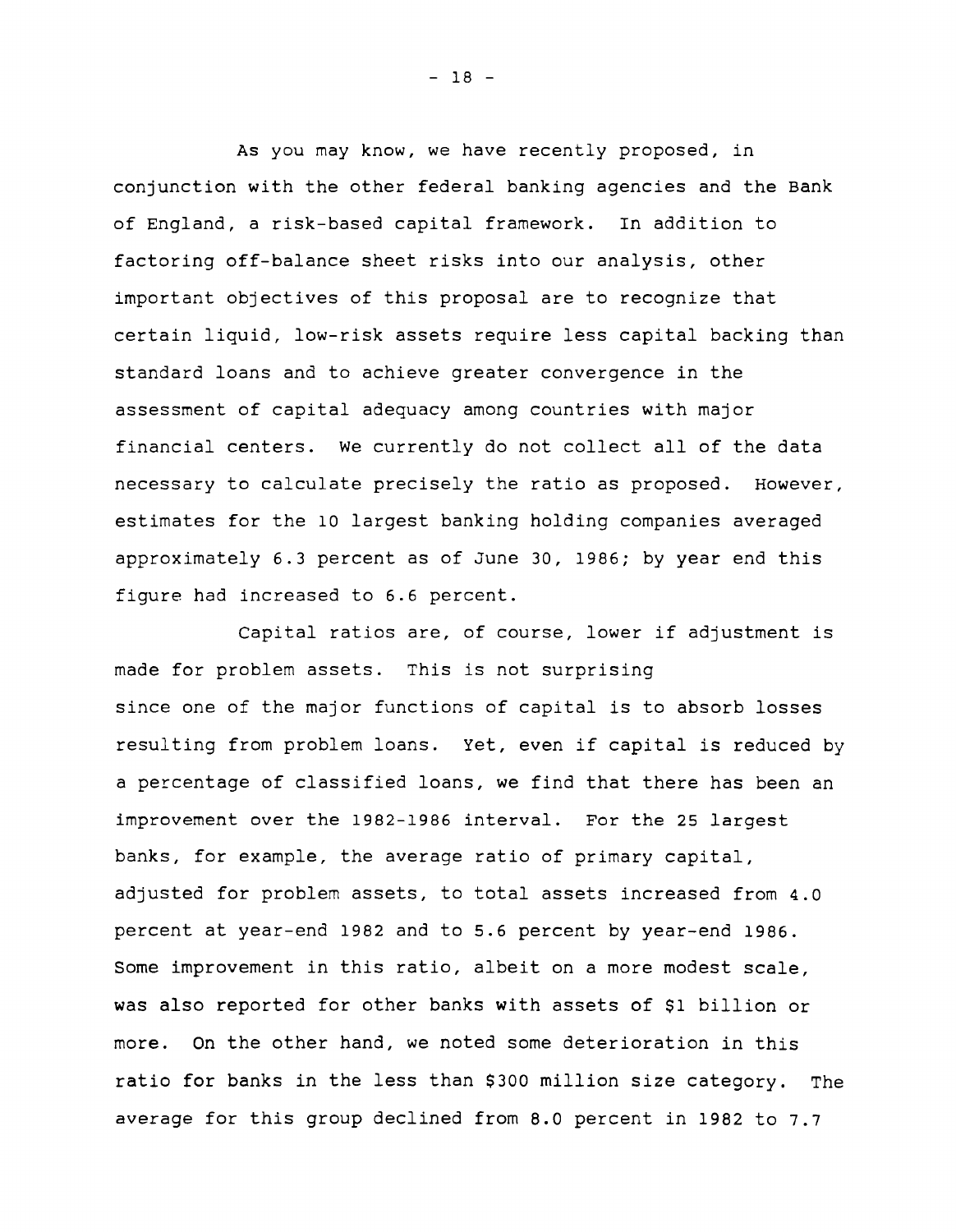percent by the end of 1986. This decline was in large part due to the disproportionate share of problem farm loans held by small banks.

An important goal of the recent joint proposal of the U.S. federal banking agencies and the Bank of England for the establishment of a risk-based capital framework was to reduce the competitive inequities that can arise when supervisory authorities in countries around the world introduce different capital requirements. I cannot emphasize strongly enough our interest in the competitiveness of U.S. banks. Only a strong, competitive and profitable banking system can remain healthy in the long run and fulfill the strategic role banks play in our economic and financial system. Thus, the Federal Reserve is committed to working with supervisors from other countries to encourage the development and adoption of more consistent and broadly accepted international capital standards of the type set forth in the U.S./U.K. proposal.

Another dimension of the issue is the competition from nonbank financial institutions, including thrifts institutions. Again, as a matter of both competitive equity and prudential concerns, it would seem desirable to bring the capital requirements of competing institutions into closer alignment. For this reason, we strongly support the efforts of the Federal Home Loan Bank Board to encourage thrift institutions to strengthen their capital positions.

You specifically asked that we address the issue of "double leveraging". Double leveraging refers to the practice of

**- 19 -**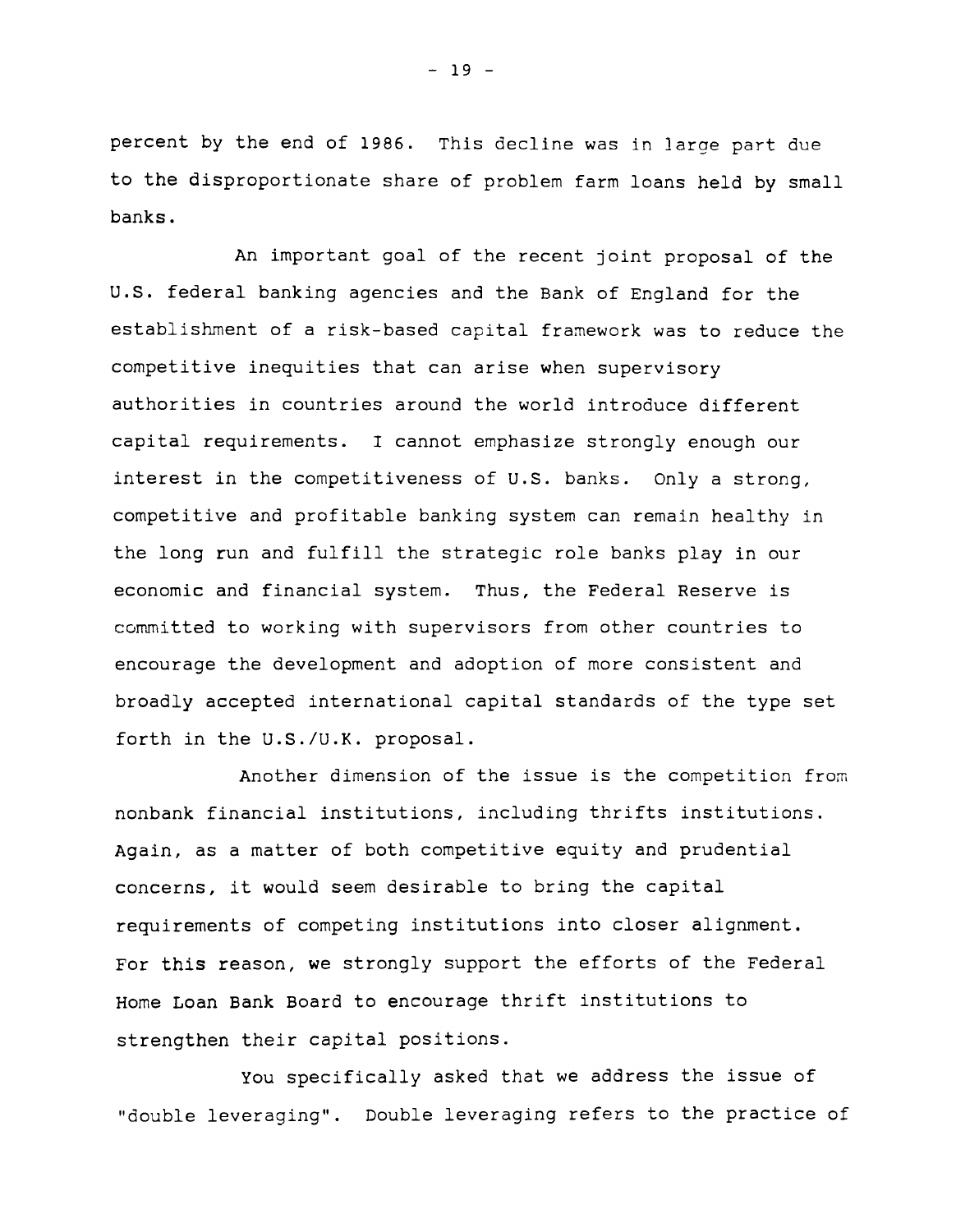a parent company transforming debt it issues into equity at the subsidiary level. A bank holding company can leverage itself by issuing long-term debt and can then channel, or "downstream", the proceeds of the offering to its bank or nonbank subsidiaries by purchasing their equity securities. Double leveraging is often used to increase the capital of a subsidiary bank in order to satisfy regulatory capital requirements. By using the parent as a centralized conduit for the capital financing of subsidiaries, an organization can reduce its cost of raising funds.

An organization using double leveraging runs the risk that its subsidiaries will not be able to "upstream" the cash flow needed to service the parent's debt. A bank subsidiary, for example, may fail to earn sufficient income to pay dividends, the principal source of funds parent companies use to service their debt. The risks of double leveraging are borne by a parent organization's shareholders and uninsured creditors.

A commonly used measure of double leverage is the ratio of the parent company's equity investments in its subsidiaries to total parent company equity. Last year there was a significant decline in levels of double leveraging in the banking industry. The decline was particularly pronounced among the largest holding companies, where as a group, the ratio for the 25 largest dropped from 158 percent at year-end 1985 to 125 percent by year-end 1986. The decline in double leveraging can be attributed, in part, to a heightened awareness on the part of holding company creditors that the flow of funds from bank subsidiaries to the parent company cannot be assured, and in

**- 20 -**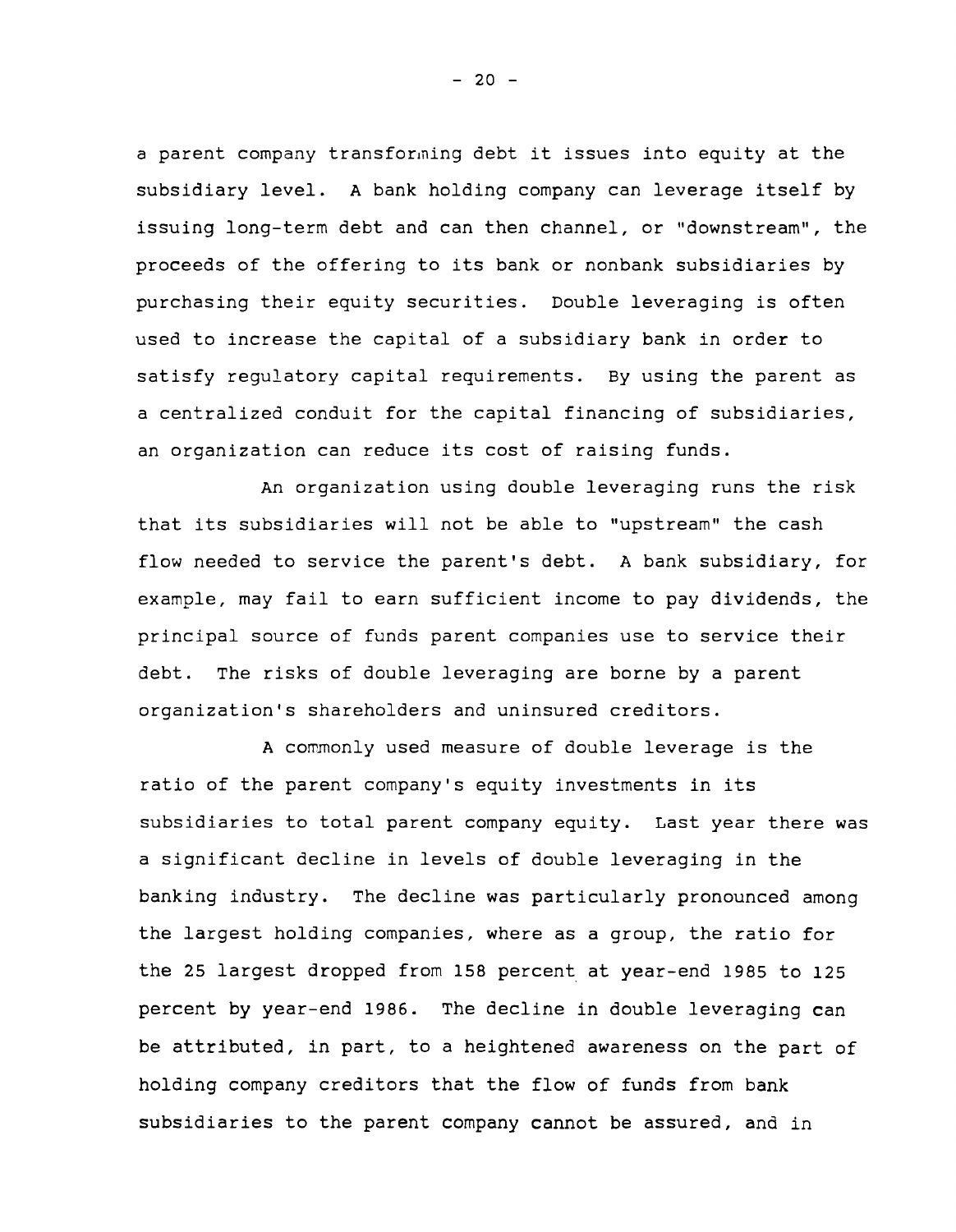part, to increased supervisory scrutiny of parent company cash flow and its potential impact on the capital of subsidiary banks. In addition, since we apply our capital standards to consolidated holding companies as well as their subsidiary banks, there is a limit on the potential incentive for excessive double leveraging.

## **Liquidity**

Liquidity is a difficult concept to define with precision and judgments on liquidity require consideration of a number of factors pertaining to both the asset and liability side of the balance sheet, as well as to off-balance sheet commitments. However, one helpful measure of liquidity is the degree of reliance on volatile, purchased liabilities to fund assets. Reliance on such liabilities has decreased in recent years, primarily because of the deregulation of interest rates which has enabled banks to compete more effectively for retail accounts. **This** trend has been offset to some degree by a decline in the holding of certain liquid assets by banking institutions; nonetheless, on net, liquidity appears generally to have improved over the last several years. Although dependence on managed liabilities has changed little in recent years at smaller banks, deregulation has removed the threat of deposit disintermediation, which was perhaps the most serious threat to their liquidity.

Brokered deposits generally have remained a very small share of total deposits of banks, and thus, for the most part.

**- 21 -**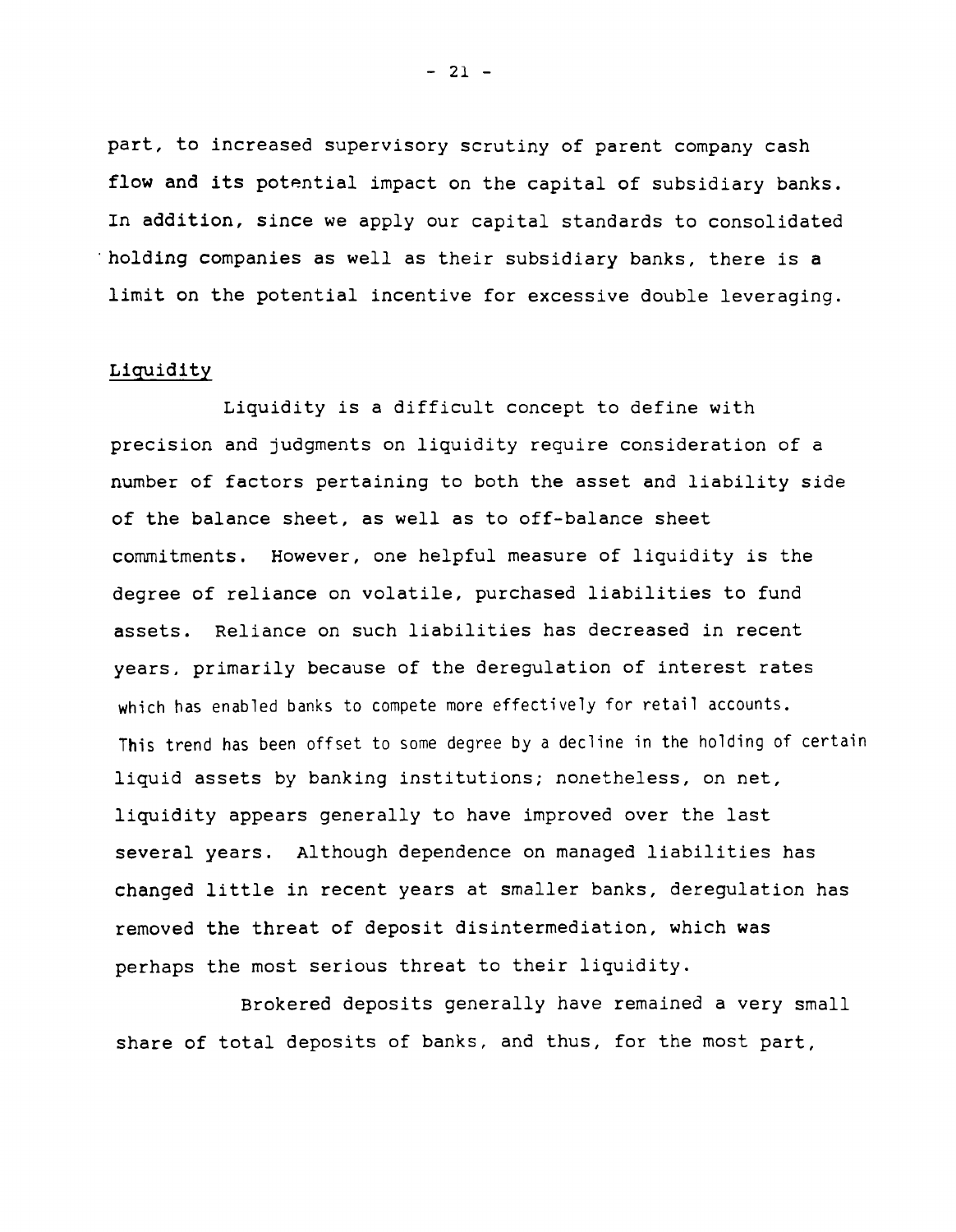have not had a significant impact on liquidity. Although brokered funds have been abused in some specific cases, supervisors monitor the use of such funds closely, particularly in connection with our review of the overall use of purchased liabilities.

### Problem and Failed Institutions

It is a widely known fact that the number of problem and failed banking organizations has risen at an uncomfortably rapid pace over the last several years. It is our expectation that, absent unforeseen adverse economic or financial developments, these numbers many begin to level off. However, we do not expect these numbers to decline in a significant way in the near term.

In data submitted to the Committee staff, the banking agencies have provided information on the total number of problem and failed commercial banks, and their aggregate deposits, in some detail. Therefore, I will touch briefly on the situation with respect to institutions under the jurisdiction of the Federal Reserve System.

At the end of March, 1987, there were 85 problem state member banks and 510 problem bank holding companies. These 85 state member banks represented 7.7 percent of all state member banks, while the 510 bank holding companies represented 7.9 percent of all bank holding companies and controlled approximately 8.5 percent of total banking assets.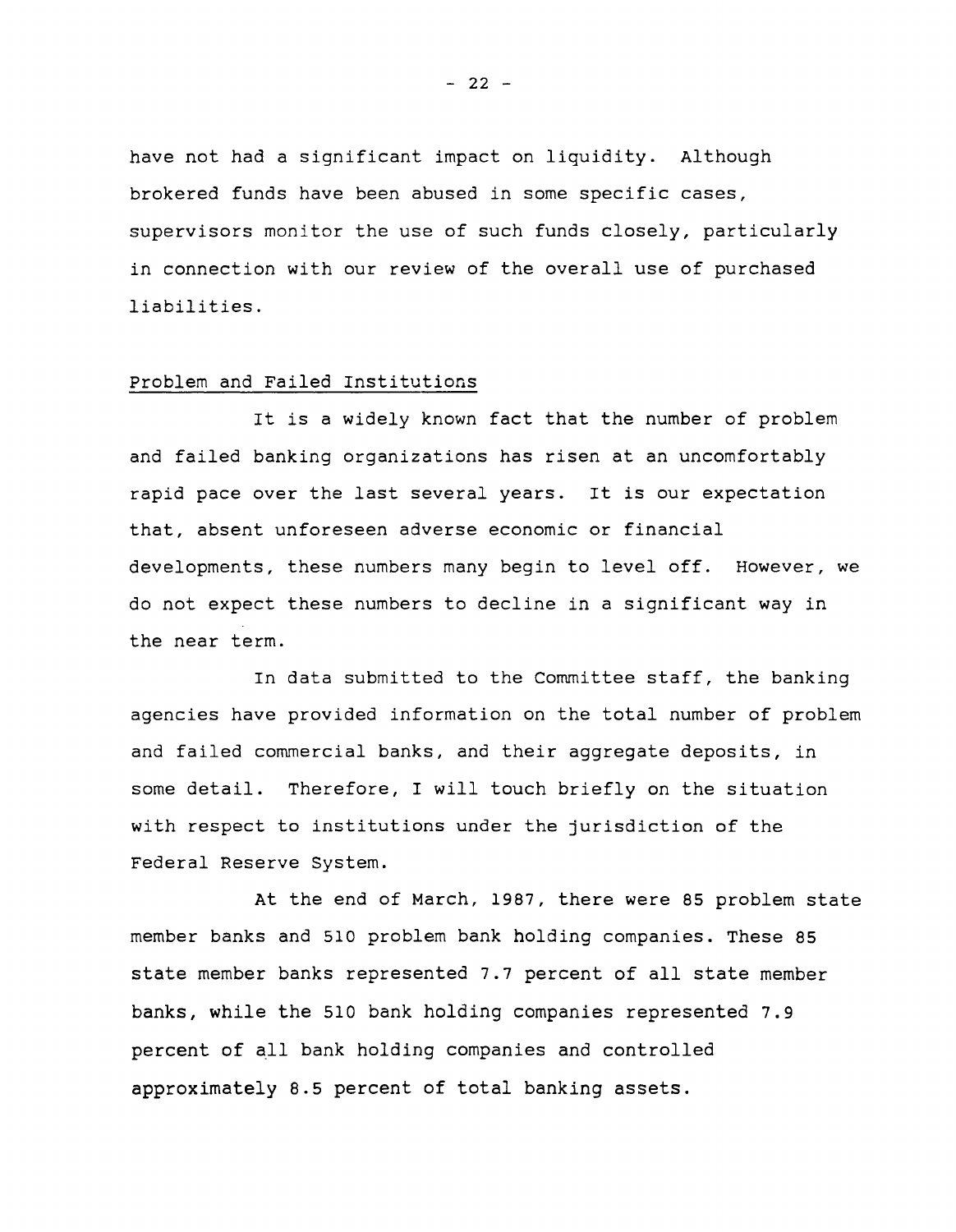As of May 8, 1987, 74 commercial banks had failed, compared with 41 over the same period in 1986. Of the 74 banks that failed, 5 were state member banks with total assets of \$243 million; in all of 1986, 11 state member banks with total assets of \$147 million failed. Over the five-year period of 1982 through 1986, the assets of failed state member banks represented 5 percent of total failed bank assets. To put this figure into perspective, state member banks comprised 18 percent of total bank assets at year end 1986.

## Supervisory Actions

Over the last several years, the Federal Reserve has addressed the trends and conditions I have just described with a number of important actions designed to strengthen our supervisory policies, practices and procedures. Our objectives have been threefold: first, to implement supervisory policies that would improve the ability of banking organizations to withstand financial stress and adversity; second, to enhance our ability to identify in a timely manner financial and operating deficiencies that could weaken an organization's financial condition; and third, to strengthen our follow-up procedures, particularly by improving our techniques for communicating with boards of directors and, where appropriate, broadening our use of formal enforcement actions.

In carrying out our supervisory responsibilities, we attempt to balance the need to maintain a fully adequate supervisory framework with our desire to avoid impinging on the

**- 23 -**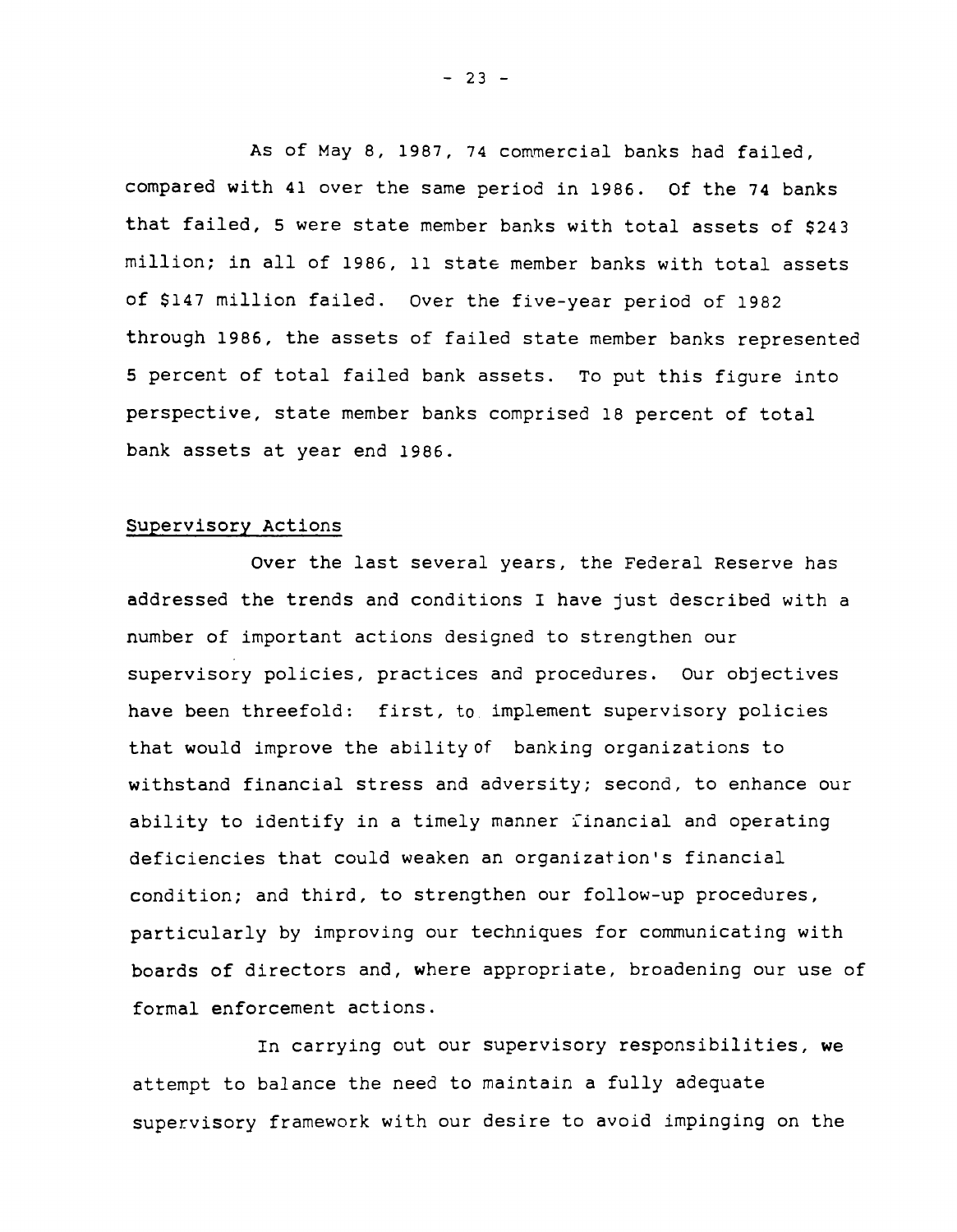legitimate prerogatives of management or undercutting the benefits from greater competition in our banking and financial markets. While views may differ on the best way to strike this balance, the crucial public interest in the maintenance of a sound and stable banking system, and the existence of the federal "safety-net," underscore the critical importance of a strong and effective supervisory and regulatory framework.

I have already noted the efforts the Federal Reserve, together with the other federal banking agencies, has made over time to encourage banking organizations to strengthen their capital positions. The imposition of minimum capital standards in 1981, and the strengthening of these standards in 1983 and 1985, have played an important role in helping banking institutions to withstand the strains of the last several years.

In carrying out its day-to-day supervisory activities, the Federal Reserve has encouraged banks to operate above the minimum capital ratios established by regulatory rules. Banking organizations undertaking significant expansion are expected to maintain particularly strong capital positions that are well above minimum supervisory standards. In addition, within the last two years, we have reiterated and strengthened our policy on the payment of cash dividends to shareholders when a banking organization is experiencing financial problems. Accordingly, we have intensified our review of dividend payments by banking organizations and, when appropriate, have encouraged them to conserve their capital by adopting more prudent dividend levels.

**- 24 -**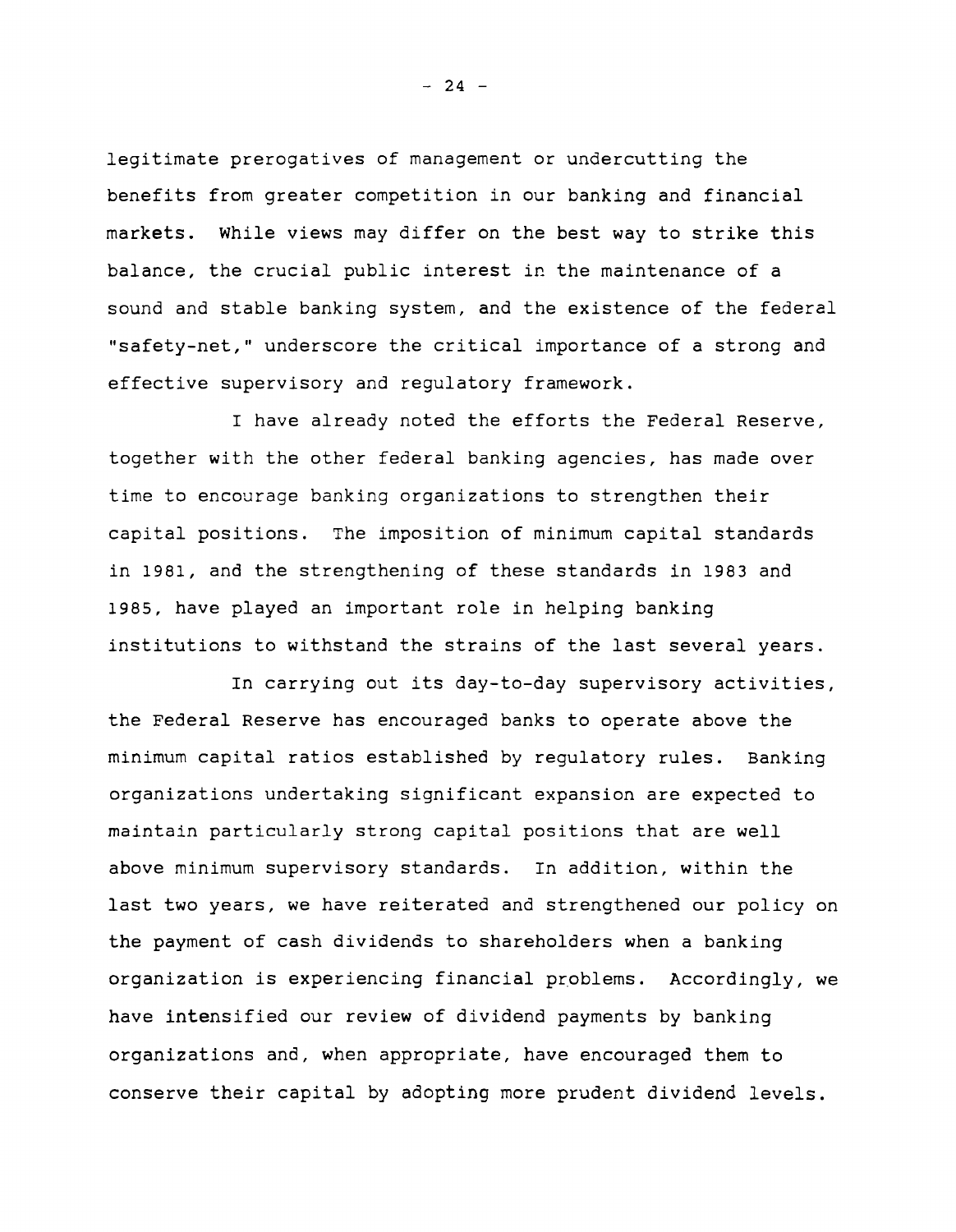As I have stated, we are in the process of further improving our capital adequacy policies through adoption of risk-based capital standards. A major objective of our risk-based capital proposal, as I have indicated, is to ensure that capital is adequate to support off-balance sheet exposures. In addition, our adoption of a risk-based capital framework will help to more accurately match an organization's capital requirements with its level of risk-taking and will contribute to broader international efforts to enhance capital standards for large multinational banking institutions. Such efforts are aimed at achieving stronger, more stable international banking institutions and markets, and at reducing the competitive inequities and distortions that can result from vastly different prudential rules among countries with important financial centers.

We have, as you may be aware, taken other prudential actions. Over the last several years, much time and effort has been devoted to heightening banking organizations' awareness of the potential risks associated with daylight overdrafts in large dollar payments systems and to giving bankers and examiners alike improved analytical and supervisory tools to monitor and control these risks. More recently, we have reiterated as clearly as possible our longstanding policy that bank holding companies should serve as a source of financial and managerial strength to their subsidiary banks. This is particularly important since banks benefit from the ability to issue federally-insured deposits and borrow from the Federal Reserve discount window. In

**- 25 -**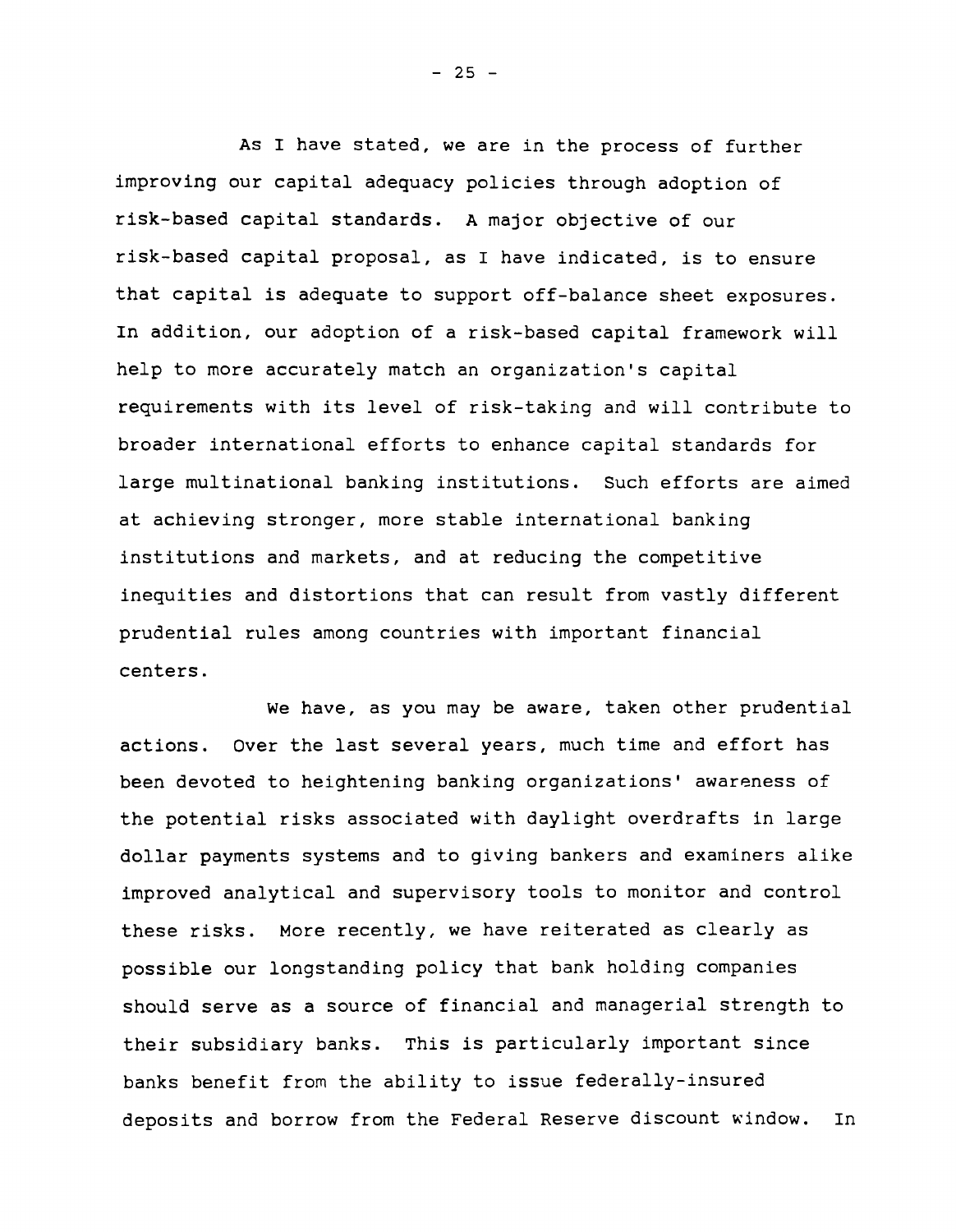light of subsidiary bank access to these "safety-net" protections, we expect their holding companies to stand ready to use available resources to support their banks during periods of financial stress or adversity, and we have underscored our policy to use our enforcement authority, when warranted and appropriate, to see that this is done.

In addition, we have taken actions to improve our ability to monitor the emergence of supervisory problems in banking organizations. In 1986, we increased the frequency of examinations to provide for at least an annual examination of state member banks and most large bank holding companies and semiannual examinations or on-site reviews for very large institutions and problem companies. This program has been supported by a significant boost in budgetary resources devoted to supervision and regulation and by an increase in the number of examiners from 835 in 1985 to 914 at the end of 1986. This more frequent on-site examination program has also has been made possible, in part, through increased cooperation with state banking departments in the form of greater reliance on state examinations of certain institutions, and through increased operating efficiencies. We also have revised our reporting requirements for bank holding companies to place greater emphasis on such indicators as the level of non-performing loans and off-balance sheet activities.

Taken together, those actions have strengthened our ability to monitor risk-taking and improved our capacity to take enforcement actions. Indeed, since 1982, we have greatly

**- 26 -**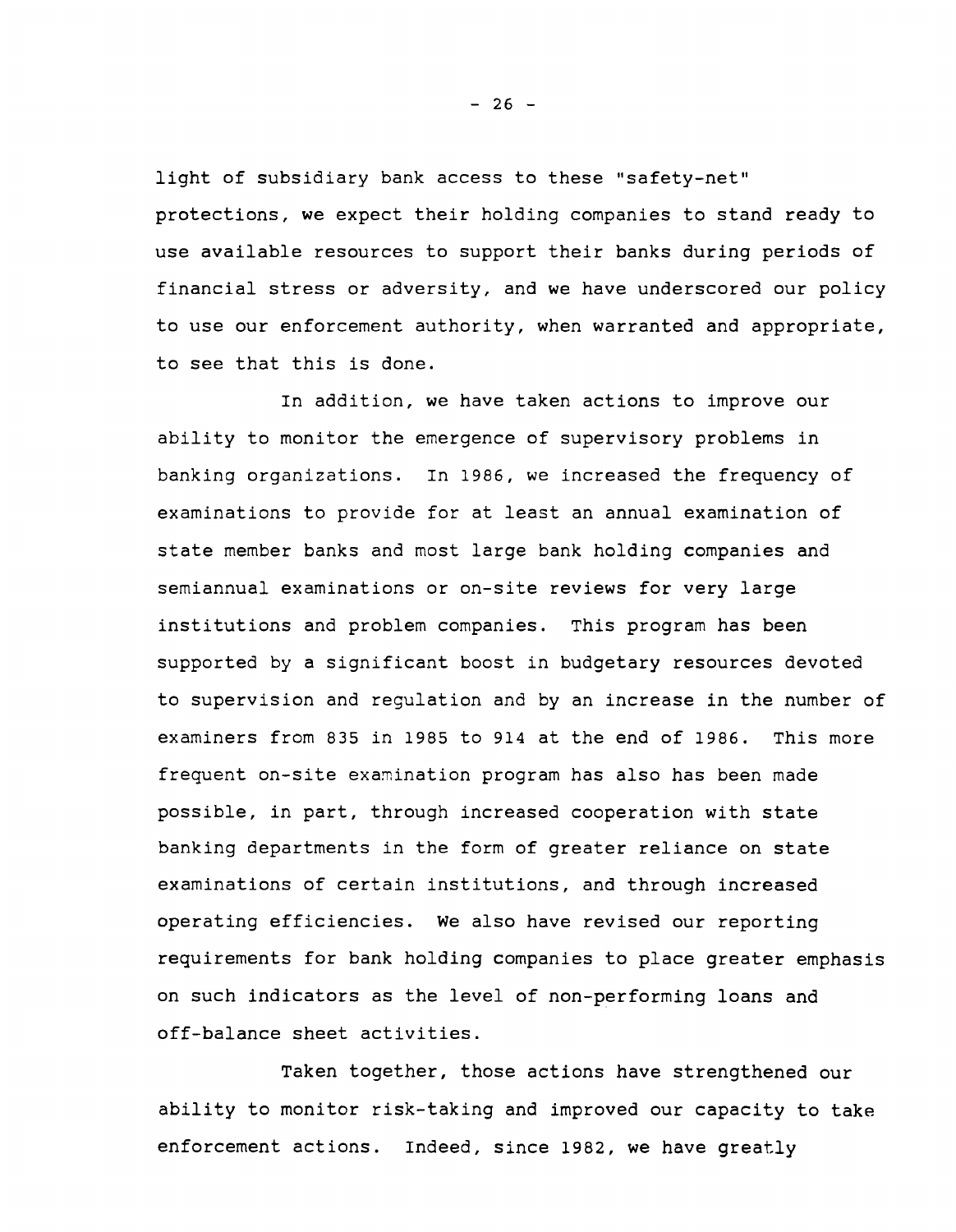increased the number of enforcement actions such as cease and desist orders, written agreements and removal actions aimed at officers and directors. In the period 1980-82, the Federal Reserve System averaged 42 enforcement actions per year; from 1984-86, the average number of enforcement actions had increased to 177. Such actions are employed to require banks to improve their lending policies and procedures, strengthen management, terminate unsafe and unsound practices, and adopt more prudent funding, dividend and capital strategies.

Enforcement actions are but one form of supervision. Equally, or perhaps more, important are preventative actions such as our efforts to improve communications with directors who, of course, have primary responsibility to see that their institutions are operated safely and in compliance with banking laws and regulations. Toward this end, we have implemented a directors' summary report to spell out more clearly and effectively our supervisory assessment of an organization's problems and have broadened the involvement of senior Reserve Bank officials in meetings with directors of large institutions and those with significant problems.

Actions of the type I have just reviewed, of course, cannot deal with all of the problems facing our depository institutions. Thus, the Board continues to support legislation to recapitalize the FSLIC fund at an appropriate level. Moreover, while we are gratified by the actions taken by some state legislatures to permit out-of-state acquisitions of failed or failing banks, we do not believe these have alleviated the

**- 27 -**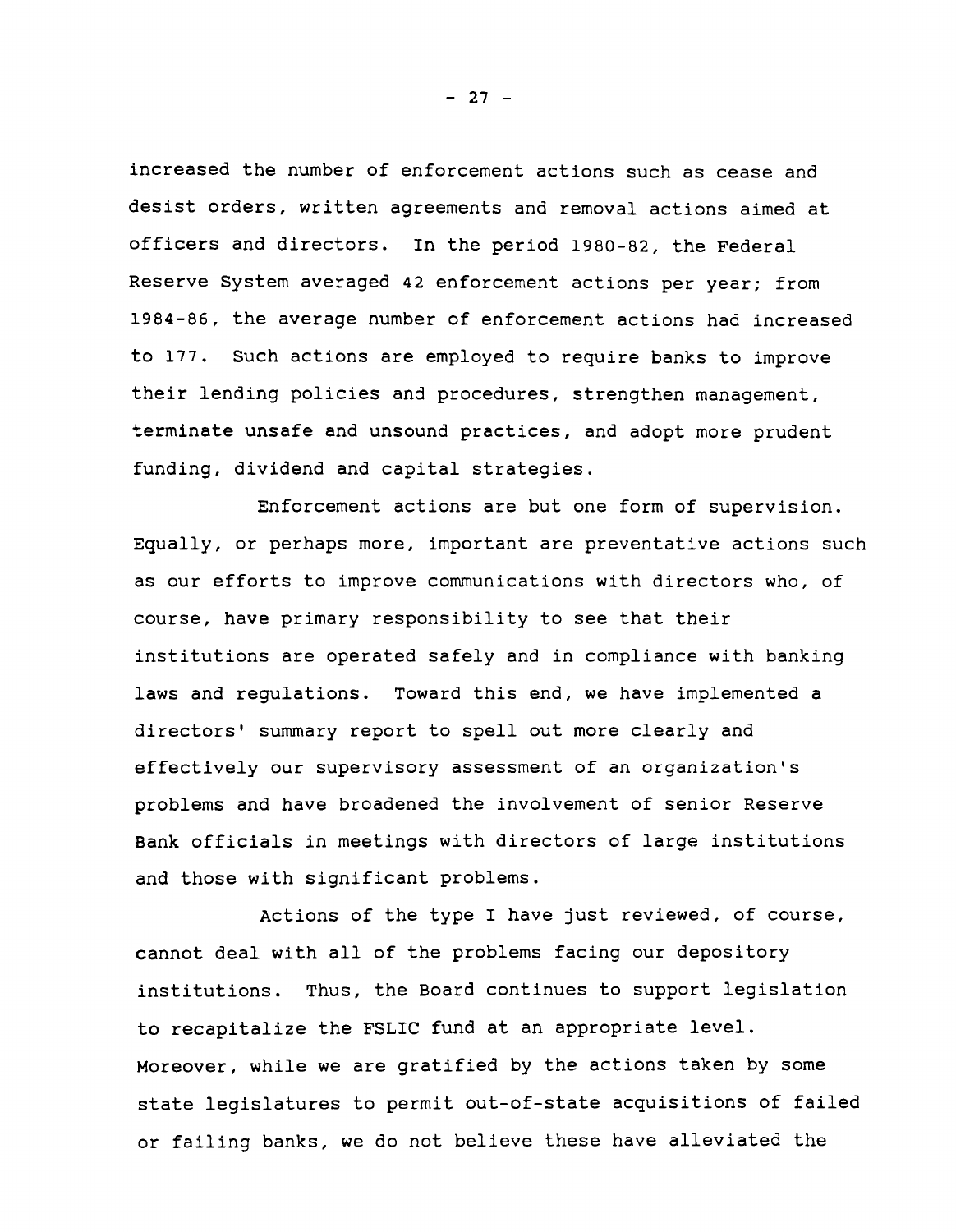problem of finding buyers for troubled institutions in certain states. Thus, the Board continues to urge Congress to provide federal regulators with authority to arrange interstate acquis'tions of failing and failed institutions.

As you are aware, the Board has recently approved the applications of certain bank holding companies to engage in underwriting commercial paper, 1-4 family mortgage-backed securities and municipal revenue bonds. We have approved these applications subject to conditions to assure that the activity will be consistent with safe and sound banking practices and avoid conflicts of interest, concentration of resources, and other possible adverse effects. It is our hope that this action will provide banking organizations with additional sources of income and enhance in a meaningful way their ability to compete effectively with other nonbank financial institutions.

In the long run, of course, these activities should result in real benefits to banking organizations by promoting greater efficiencies, more competitive equity and more diversified sources of income. These will also, I believe, contribute to a stronger and more resilient banking system. In addition, a prudent expansion of bank holding company powers should provide significant benefits to customers in the form of greater convenience and competition and additional alternatives for obtaining important financial services.

**In approving these applications, the Board acted undej existing authority, applying a statute adopted over 50 years ago in very different circumstances, to a financial market place thai**

**- 28 -**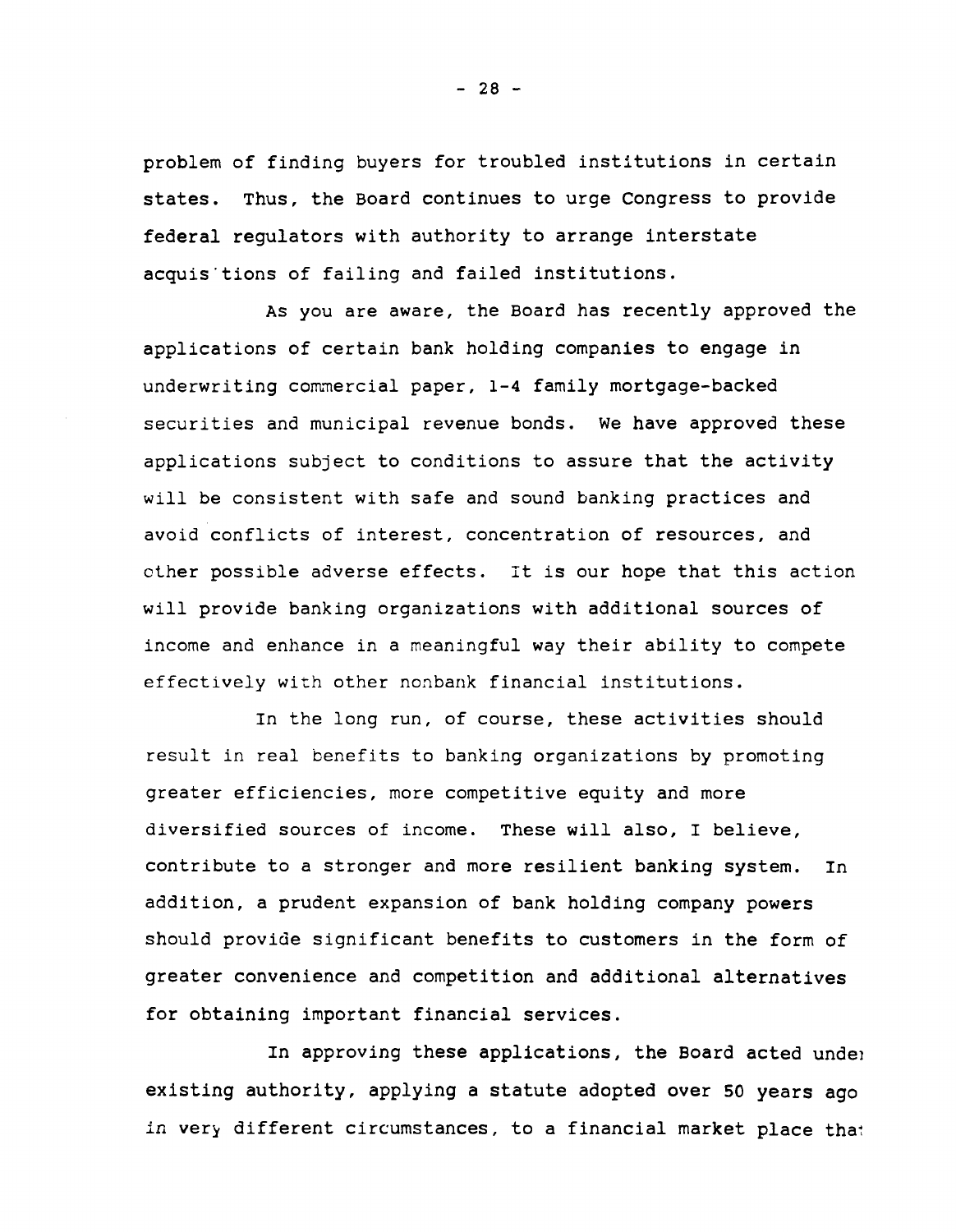technology and competitive forces have altered in ways that the enacting Congress could not have envisioned. Thus, we continue to urge Congress to recognize the competitive, technological, and international forces at work in banking and financial markets by providing a clear legislative framework for expanding the authority of bank holding companies to provide financial services, consistent with the need to maintain a safe and sound banking system and safeguards against conflicts of interest and self-dealing. We also believe Congress should address

the need for change in the current prohibitions on corporate underwriting, recognizing that bank holding companies conduct such activities abroad in substantial volume. As part of more comprehensive legislation in the future, we feel that it would also be desirable to consider ways of encouraging more consistency in accounting, supervisory, and capital standards among various types of depository institutions.

### Conclusion

The recent trends in the performance and condition of our nation's banks, notably, the deterioration in asset quality, the slide in earnings and profitability, and the growth in off balance sheet exposures, explain much of the current unease about banking. But the industry has been working to reverse these trends and much progress is evident. Many banks have put in place cost cutting programs, strengthened their capital positions, adopted more conservative lending practices, and generated new sources of income. The supervisory agencies, for